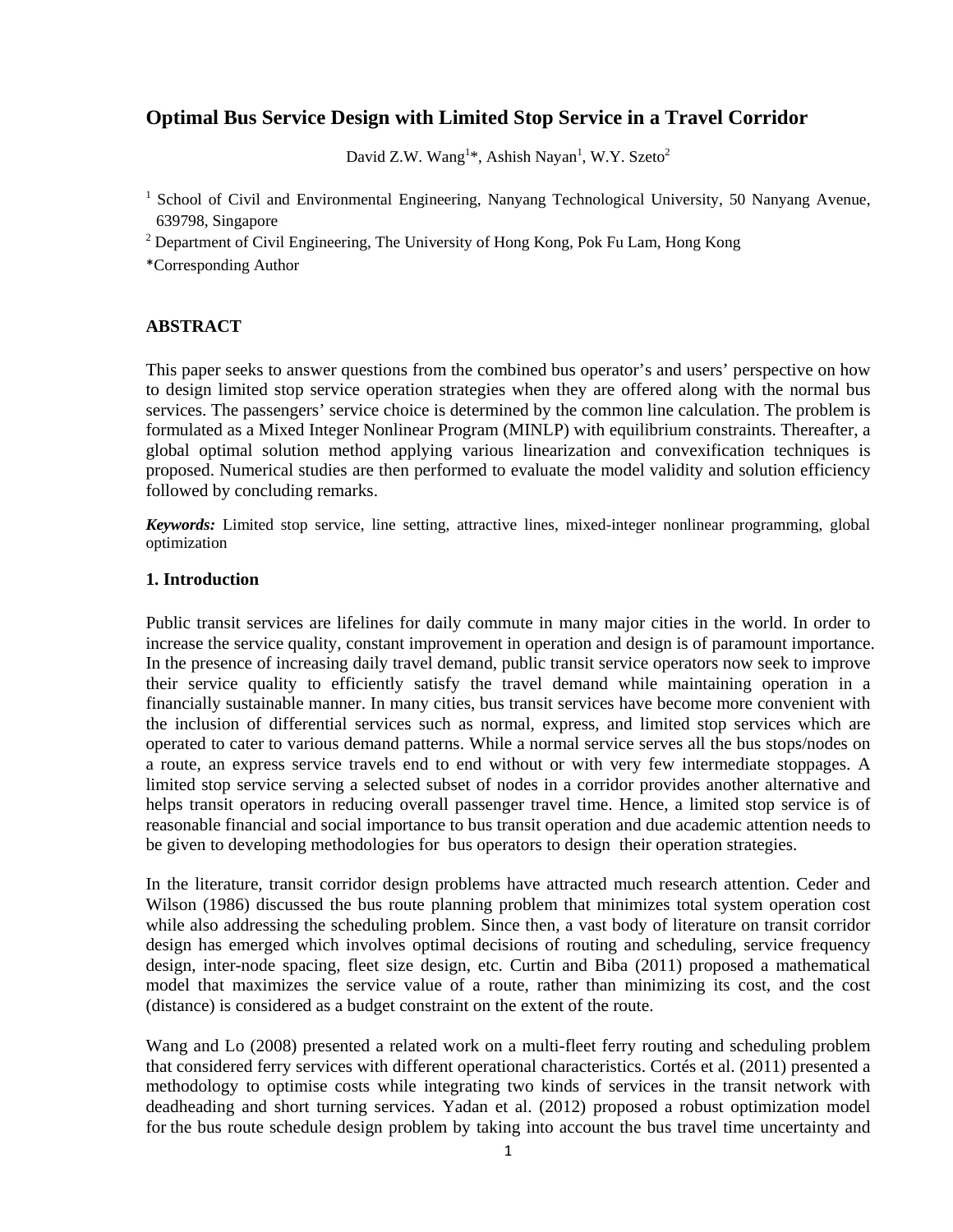the bus drivers' schedule recovery efforts. A few studies discussed the bus dwelling time which is critical towards determining the total travel time of passengers (e.g., Meng and Qu, 2013; Sun et al., 2013). Bus transit generally operates under different market regimes and a few studies in the literature have also contributed towards this aspect (e.g., Li et al., 2010; Li et al., 2008). Liu and Meng (2012) modelled the network flow equilibrium problem on a multimodal transport network with a bus-based park-and-ride system and congestion pricing charges. Li et al. (2011) addressed the design problem of a rail transit line located in a linear urban transportation corridor where the service variables include a combination of rail line length, number and locations of stations, headway, and fare. In addition to the above mentioned studies, there exist many other published works on transit service design; but unfortunately, few studies focus on the methodological design of a limited stop service in bus transit.

Limited stop services have been operating in cities like Bogota, Chicago, Montreal, New York City, Santiago. Afanasiev and Liberman (1983) described a limited stop service as a service with stops at intervals of about 0.8 km. Silverman (1998) proposed a few important considerations while designing a limited stop service: wider roadways, not too close to rapid transit corridors, operationally more successful over long distances. Conlon et al. (2001) noted that implementing a limited stop service parallel to a normal bus service drew appreciation from users in Chicago where user satisfaction for both the services increased after the inclusion of the former. El-Geneidy and Surprenant-Legault (2010) observed that a limited stop service is the most preferred choice of passengers as they tend to overestimate their time savings while using this service. Tétreault and El-Geneidy (2010) proposed a stop selection methodology for limited stop services based on archived Automatic Vehicle Location (AVL) and Automatic Vehicle Classification (AVC) data obtained from a travel behaviour survey in Montreal, Canada. This included different scenarios wherein stops were selected based on passenger activity and transfers. As it can be concluded, studies mentioned above mainly focused on the operational aspect of limited stop services which is data-driven and descriptive while no analytical approach was proposed for the service design.

In designing a limited stop service, bus stop selection is the prime decision variable, i.e., to determine which stops the bus service should stop or skip in the transit corridor. In addition, other operation strategies like optimal fleet size, service frequency and bus capacity should be determined with consideration of the passengers' service choices. Some research studies have been conducted to develop methodological frameworks to prescribe guidelines for their operation in terms of optimal service design. Larrain et al. (2010) proposed the methodology to select optimal express services for a bus corridor with capacity constraints considering various demand criteria, whereas, Larrain et al. (2015) designed zonal bus services which skip all intermediate nodes over a segment of the transit route while serving all nodes in the initial and final segment. Ulusoy et al. (2010) presented a methodology to optimize the operation of integrated normal, short turn, and express services. Leiva et al. (2010) presented an optimization approach to design a limited stop service with capacity constraints. However, in this work, the selection of bus stops for the limited stop service is given in priori, and the service frequency of limited stop services lines is the only operation strategy determined by the model, despite the fact that they discard some of the services assigning zero frequency. Using only several given subsets of bus stops as the candidate service design plan for the limited stop service, one cannot obtain the truly "best" bus service design for limited stop services. Chiraphadhanakul and Barnhart (2013) proposed a design of the limited stop service by optimally reassigning certain bus trips rather than providing additional trips. However, this work does not consider transfers or multiple lines operating over common route corridors where passengers could make a choice. Besides, it allows only one limited stop service to be operated over the transit network and the frequency of the limited stop service is not taken into account for passenger assignment on the respective services. Recently, Larrain and Muñoz (2016) proposed a design algorithm for limited stop services in a corridor to optimise a number of services and then calibrated a regression model to estimate the benefits. Hart (2016)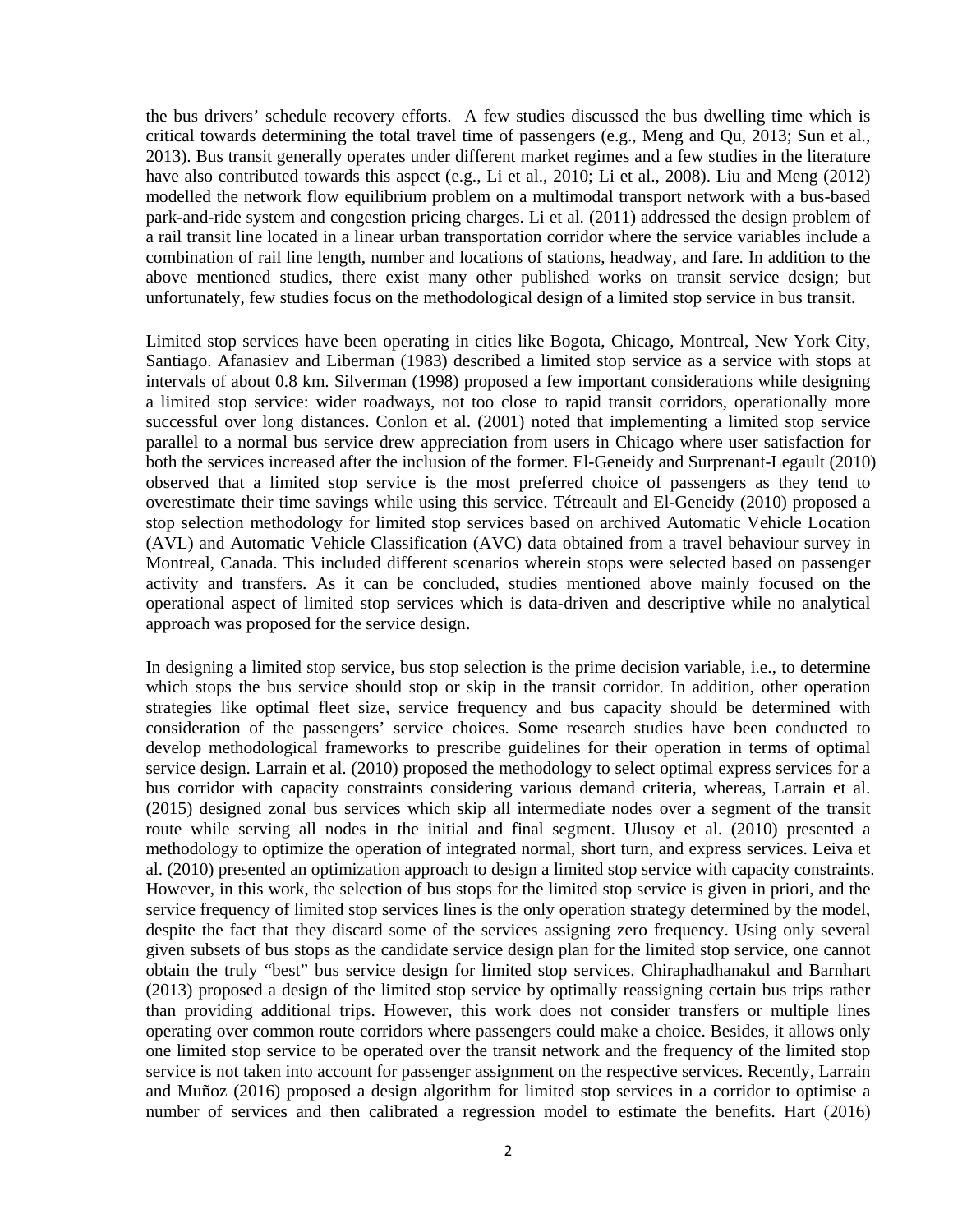developed a methodology for transit agencies to evaluate the potential for limited stop service along existing bus routes where net benefits of travel time savings would outweigh the net costs as a result of implementation of limited stop service. Zhang et al. (2016) proposed a methodology to determine frequencies and skip-stop strategy; however, genetic algorithm was used to develop the model. A detailed comparison between some of the above mentioned studies on limited stop services which are closer to the contribution in this study is illustrated in Table 1.

In this paper, we present a mathematical model formulation to explicitly design a limited stop service with optimal decisions on bus line configurations (the set of bus stops served by the limited stop service) along with other operation strategies including operating frequencies and the optimal fleet size assignment. The model developed primarily considers the perspective of operators. Basically, given a fixed bus fleet size, the bus operators who decide to offer a limited stop service other than the normal bus service need to determine optimal operation strategies pertaining to service fleet size, line setting for limited stop services, and the service frequencies so as to minimize the total operation cost. At the same time, due consideration must be given to the service performance from the perspective of passengers as poor service performance may lead to a drop in demand or the possibility of losing the franchise of operating the routes altogether. Therefore, the objective function also incorporates passengers' travel and waiting time as important factors which are to be adjusted by appropriate weights. Although this study assumes that the bus services are operated in a monopolistic market with fixed total demand, it should be noted that the model framework (which focuses on how to model and solve the optimal operation strategies for limited stop services) can be easily extended to consider elastic demand or competition with existing alternative bus services.

| <b>Factors\Studies</b>                              | Leiva et al.                                            |                                                         | Chiraphadhanakul           | This work                |  |
|-----------------------------------------------------|---------------------------------------------------------|---------------------------------------------------------|----------------------------|--------------------------|--|
| <b>Assumptions</b>                                  | (2010)                                                  | (2010)                                                  | et al. $(2013)$            |                          |  |
| Origin-<br>destination<br>$(O-D)$ matrix            | Fixed                                                   | Fixed                                                   | Fixed                      | Fixed                    |  |
| Transfers                                           | Allowed                                                 | Allowed                                                 | Not Allowed                | Allowed                  |  |
| Number of<br>limited stop<br>services<br>allowed    | Unlimited                                               | Unlimited                                               | 1                          | Unlimited                |  |
| Objective                                           | Minimize social<br>costs                                | Minimize social<br>costs                                | Maximize social<br>welfare | Minimize social<br>costs |  |
| <b>Decision</b><br>variables                        |                                                         |                                                         |                            |                          |  |
| Fleet size                                          | $\checkmark$                                            | $\checkmark$                                            | $\checkmark$               | $\checkmark$             |  |
| Frequency                                           | $\checkmark$                                            | $\checkmark$                                            |                            | $\checkmark$             |  |
| Explicit design<br>of a new limited<br>stop service | (Given a<br>predefined set of<br>candidate<br>services) | (Given a<br>predefined set of<br>candidate<br>services) | $\checkmark$               | $\checkmark$             |  |
| <b>Constraints</b>                                  |                                                         |                                                         |                            |                          |  |
| Choice behavior                                     | <b>DUE</b>                                              | SUE (stochastic                                         | <b>System Optimal</b>      | DUE (deterministic       |  |

|  |  |  | Table 1 Comparison between a few published studies on limited stop service design and this work |
|--|--|--|-------------------------------------------------------------------------------------------------|
|  |  |  |                                                                                                 |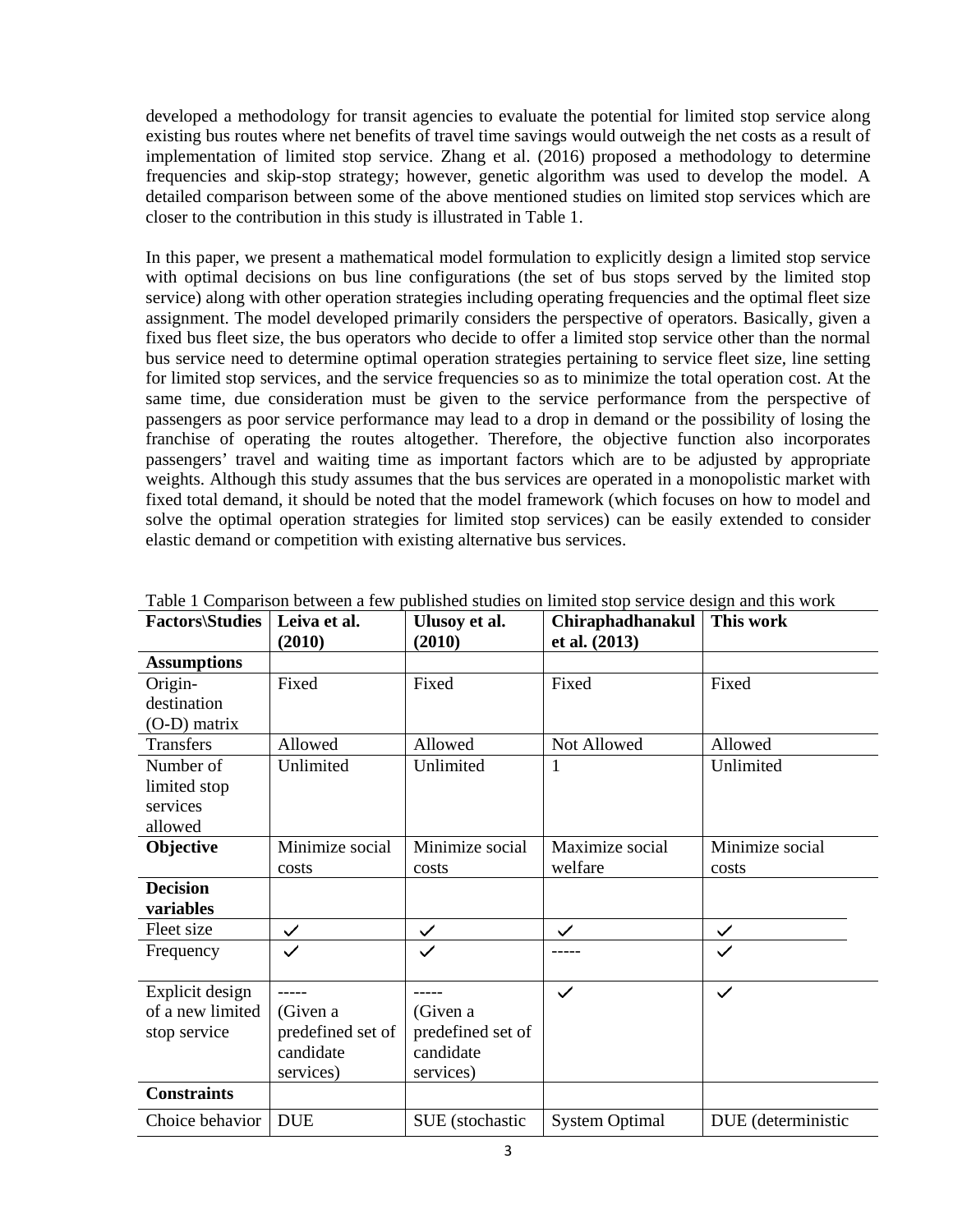|                                                                                   | (deterministic                                             | user equilibrium)                                                           |                                                                                  | user equilibrium)                                       |
|-----------------------------------------------------------------------------------|------------------------------------------------------------|-----------------------------------------------------------------------------|----------------------------------------------------------------------------------|---------------------------------------------------------|
|                                                                                   | user<br>equilibrium)                                       |                                                                             |                                                                                  |                                                         |
| Common line<br>approach                                                           | $\checkmark$                                               |                                                                             |                                                                                  | $\checkmark$                                            |
| Capacity                                                                          | $\checkmark$                                               | $\checkmark$                                                                | $\checkmark$                                                                     | $\checkmark$                                            |
| Fleet size                                                                        | $\checkmark$                                               | $\checkmark$                                                                | $\checkmark$                                                                     |                                                         |
| Assignment                                                                        | Proportional to<br>frequency of<br>each attractive<br>line | Logit based<br>model<br>considering wait,<br>transfer, in-<br>vehicle times | A linear function of<br>frequency share and<br>in-vehicle travel<br>time savings | Proportional to<br>frequency of each<br>attractive line |
| Multiple<br>services along<br>route segments                                      | $\checkmark$                                               |                                                                             |                                                                                  | $\checkmark$                                            |
| Shorter running<br>times of limited<br>stop services                              | $\checkmark$                                               |                                                                             |                                                                                  |                                                         |
| Incorporating<br>limited stop<br>$s$ ervice $(s)$<br>frequency in<br>demand model | $\checkmark$                                               | $\checkmark$                                                                |                                                                                  | $\checkmark$                                            |

In designing the transit corridor with the normal service and limited stop service, one intrinsic issue to be considered is the travellers' choice behaviour between different services. In this study, such passenger choices are described by the classical common line problem. Specifically, it is assumed that the travellers choose a subset of bus services that minimizes the expected total travel time which was defined as the common line problem in Chriqui and Robillard (1975). The common line problem has been investigated in many other research works in the literature such as Spiess and Florian (1989), De Cea and Fernandez (1993), Cepeda et al. (2006).

In this study, the model is formulated into a MINLP. One may consider this bus service design problem with limited stop services as a bi-level mathematical program; the lower level program describes the passenger assignment problem whereas the upper level program is the bus service design problem. Alternatively, in this study, we formulate the lower level passenger assignment problem as equivalent mathematical conditions, thus reducing the bi-level program into a mathematical program with equilibrium constraints (MPEC). The formulated MINLP is inherently non-convex and even if the integrality is solved, the problem still remains non-convex. Hence, we devise a solution algorithm applying various linearization and convexification techniques to find the global optimal solution. A global optimal solution guarantees the best possible operation strategy and, therefore, it is necessary for bus service operators to have such a solution if the objective of minimizing the total operation cost is to be achieved. It should be noted that most of the previous research works on transit service design did not guarantee a global optimal solution. One can further note that the constraints in the model formulations of some bus service design problems in the literature were simply removed or relaxed to facilitate obtaining the solution efficiently; but unfortunately, this does affect the solution validity to a certain extent.

In summary, this paper contributes to the literature in two major aspects. First, we develop a mathematical model to fully address the optimal design of limited stop bus services which explicitly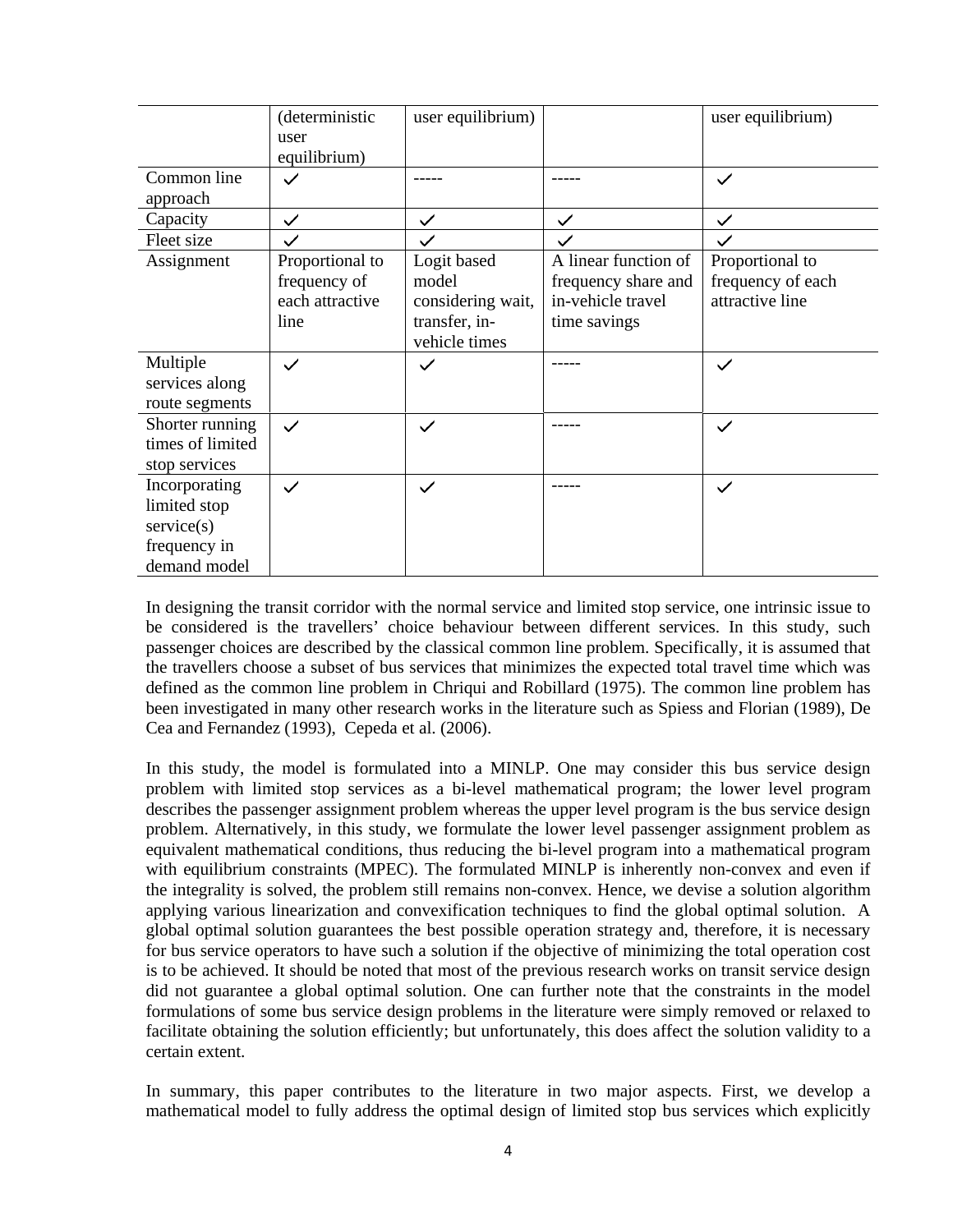determines bus line configurations (the set of bus stops served by the limited stop services), operation frequencies and fleet size assignment while considering passengers' service choices. Previous research assumed pre-determined limited stop bus services, which simplified the problem and circumvented complicated model formulation, however, compromised the model's capability of determining the truly best limited stop bus services. Second, a global optimal solution method is developed to solve the model formulation. Due to the inherent non-convexity of the formulated problem, previous studies in transit service design did not achieve a global optimal solution.

The paper is structured as follows: Section 2 presents the problem with the model formulation. Section 3 discusses solution methodology. Section 4 is the numerical study which illustrates the accuracy of the methodology and problem properties and finally, section 5 gives the concluding remarks.

#### **2. Model formulation**

In this section, we present a model formulation to optimally design the limited stop service. Before the model formulation; we define the general corridor setting and notation, make a few preliminary assumptions and state the general mathematical constraints for a limited stop service.

#### *2.1. Corridor setting*

The transit corridor considered is single corridor, linear and numbered such that the last node number is equal to the total number of nodes in the corridor. A bus cycle refers to one complete trip from the first node to the last node of the corridor. A loop service may be considered if the first and the last nodes are the same. For the purpose of illustration, we show an example transit corridor of 5 nodes numbered from 1 to 5 as in Figure 1.



Fig. 1 Transit corridor

In this corridor, passengers can utilize the transit services to travel from any origin node *i* to any other destination node *j* (for all *j* that is greater than *i*). The normal services cater to every node of the corridor whereas the limited stop services serve only a certain subset of all the bus stops which are to be determined through optimization and are referred to as *special nodes*. However, all services to be considered in our model start at node 1 and end at the last node which can be referred to as node *b,* which is node 5 here in Fig. 1. The operator has a fixed fleet of buses which is to be split amongst the operating services.

In Fig.1, let us consider the O-D pair (1-5) connected by an arc as shown. For travelling between this O-D pair, passengers use multiple route sections (sets of transfer nodes) such that they can transfer at intermediate nodes. Hence, starting at node 1, passengers can travel on various route sections to reach to their destination node. One of the strategies could be as follows: take route section 1-3, transfer at node 3, take route section 3-5 and finally reach the destination. On each of these chosen route sections, the passengers can select any of the bus transit services. As already mentioned, the normal service serves all the nodes and, hence, every route section. However, the limited stop service would serve only selected route sections depending on the optimal line setting. Hence, depending on whether the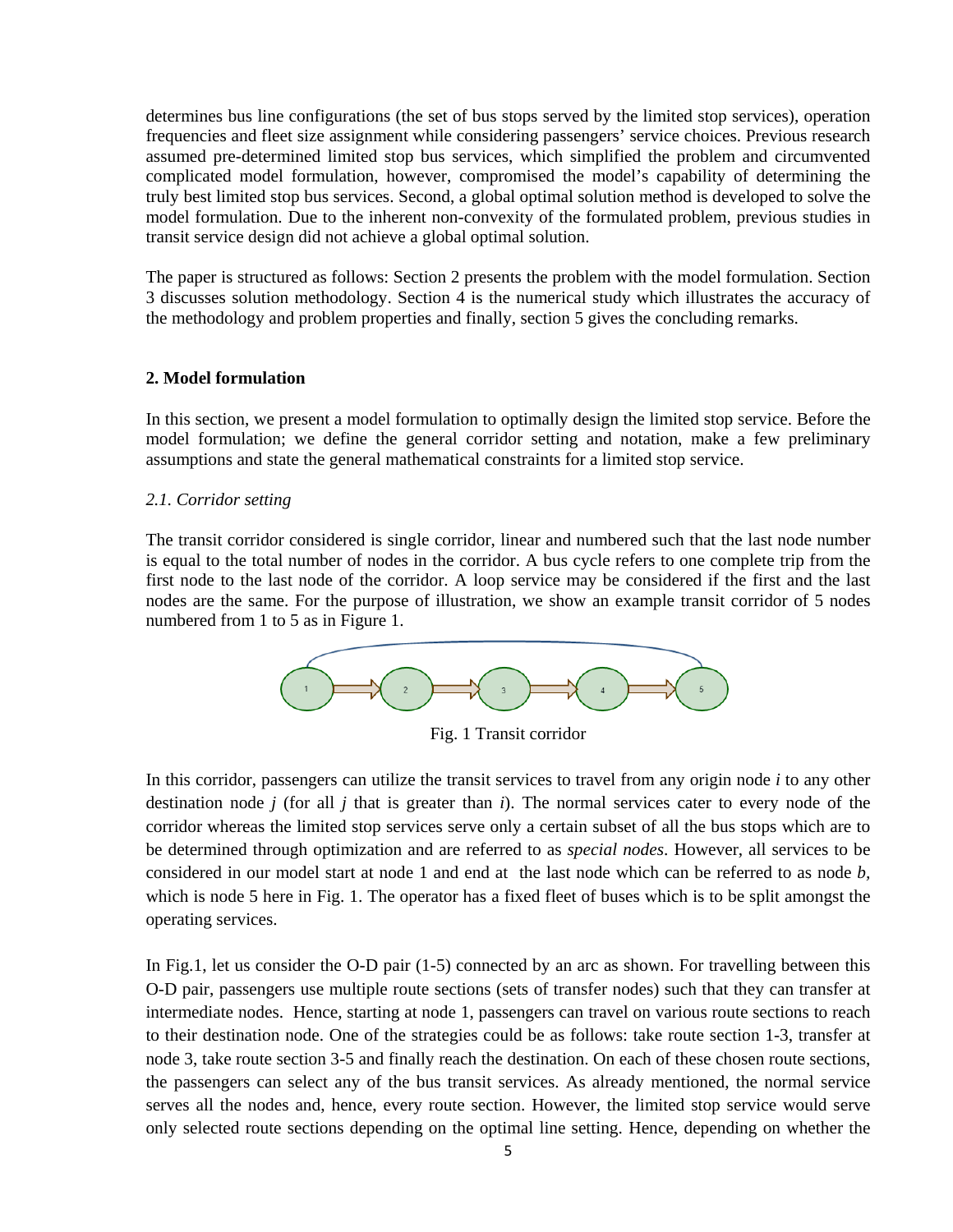limited stop service serves a particular route section or not, the passengers travelling on that route section would decide on which bus service/line to take. This is indeed the "common line" problem, as is further explained in the later part of this section.

# *2.2. Variable definitions*

# *Sets and notations*

| $\overline{N}$ | Set of nodes in the transit corridor, $i \in N$              |
|----------------|--------------------------------------------------------------|
| W              | Set of O-D pairs $w \in W$                                   |
| $_{o,d}$       | Indices for origin and destination of any O-D pair $w \in W$ |
| $S_{ii}$       | Set of node pairs                                            |
| L              | Set of all transit lines $l \in L$                           |
| L'             | Subset of limited stop services, $L' \subset L$              |
| ij             | Route section joining nodes $(i, j)$                         |
| $l_{s}$        | Limited stop service $l \in L'$                              |
| $l_{r}$        | Normal service                                               |
| $l_{ii}$       | Any transit line serving route section <i>ij</i>             |
|                |                                                              |

# *Parameters*

| W | Value of waiting time |
|---|-----------------------|
|   |                       |

- *T<sub>c</sub>* Value of travel time
- *k* Parameter whose value depends on the distribution of bus arrival times at stops
- $T<sup>h</sup>$  Fixed dwelling time at node *h*
- *T<sub>ij</sub>* Non-stop running time between node pair $(i, j)$
- $K_l$  **Bus ownership cost of any line** *l*
- *<sup>w</sup> X* Exogenous demand for O-D pair*w*
- *B* Available fleet size
- *Cap*, Passenger capacity of a bus on any line *l*
- *trans* Coefficient to convert the number of transfers to cost terms
- *b* Cardinality of the set *N* (number of nodes in the bus service corridor)
- $F<sup>l</sup>$  Operating cost per cycle of any transit line *l*
- $\alpha, \beta$  Time delay due to the alighting or boarding activity per passenger

# *Definitional variables*

| $y^{i,l_s}$        | Binary variable, it equals one if the limited stop service $ls$ serves node i.                  |
|--------------------|-------------------------------------------------------------------------------------------------|
| $t_{ii}^{\ \ l}$   | Travel time between node pair $(i, j)$ on line l                                                |
| $V_{ii}^{\,\,\nu}$ | Passenger flow over route section $i_j$ for an O-D pair $w$                                     |
| $x_{ii}^l$         | Line <i>l</i> over route section $_{ij}$ in the common line problem is attractive if it takes a |
|                    | value of one, binary variable                                                                   |
| $v_{ii}^{w,l}$     | Passenger flow on any line <i>l</i> over route section $_{ij}$ for an O-D pair $w$              |
| $t^{l,cycle}$      | Travel time for one bus cycle on any line l                                                     |

# *Decision variables*

| $n_{\rm i}$ | Fleet size allocated to any line l |  |  |
|-------------|------------------------------------|--|--|
|             |                                    |  |  |

*<sup>l</sup> f* Operating frequency of any line *l*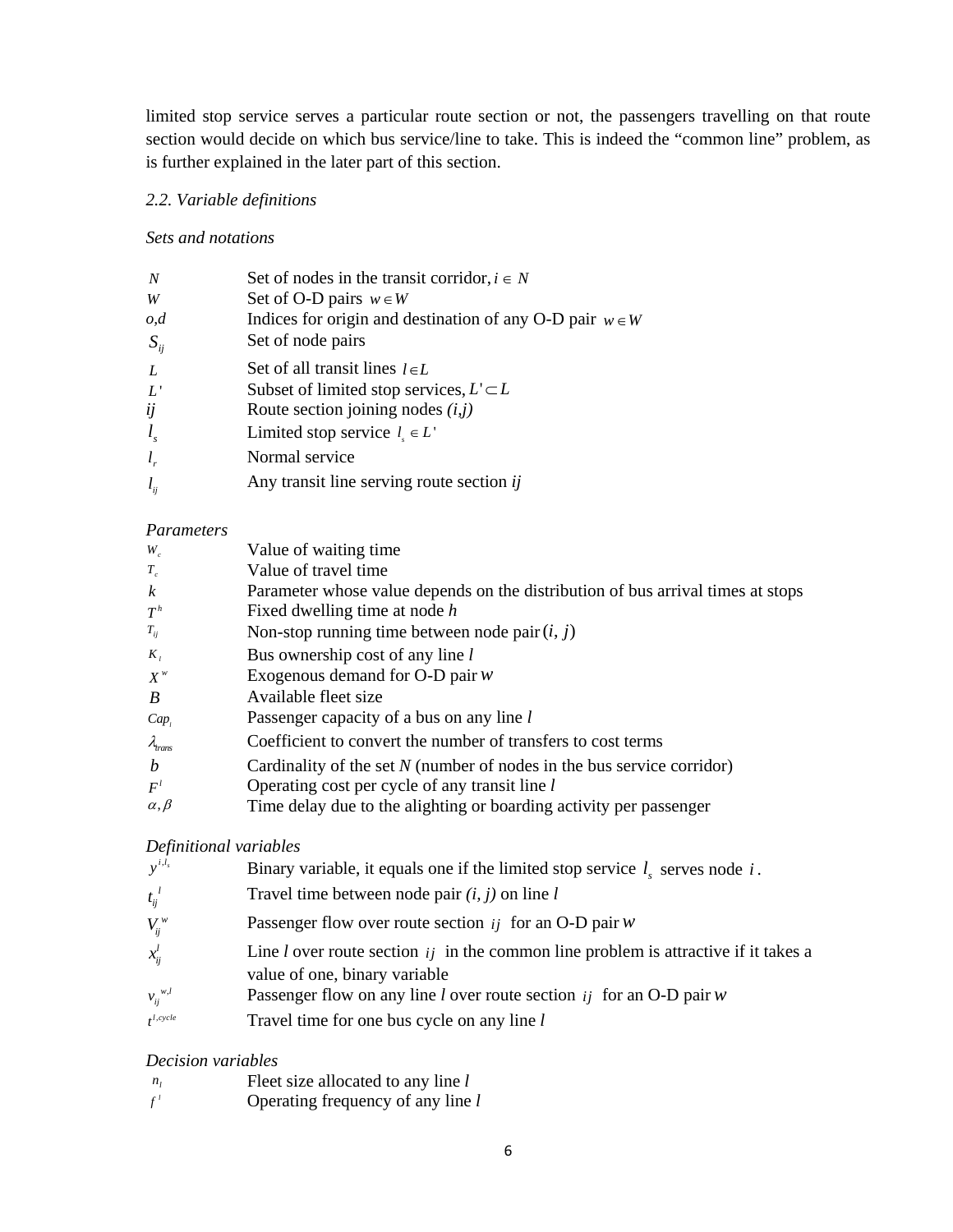$y_{ij}^{l_s}$ *Binary variable, denoting the direct service between node pair <i>(i, j)* for a limited stop service  $l<sub>s</sub>$  exists if it equals one

### *2.3. Assumptions*

### *2.3.1. Passenger demand*

Exogenous demand for each OD pair is assumed to be given. However, the demand for a particular bus service depends on its service quality and is determined by the choice behaviour of passengers.

### *2.3.2. In-vehicle travel time*

It is assumed that the running time between two consecutive stops along the service is exogenously given; the standard bus dwelling time at each stop is given. For a given node pair in a given route, the total in-vehicle travel time is determined by the running time plus dwelling times at the stops located between these nodes. Therefore, the in-vehicle travel time for a limited-stop service is determined by its line setting, i.e., which stops to be served by the limited stop service; whereas for the normal service which serves all intermediate nodes, the in-vehicle travel time is fixed if the dwelling time at each bus stop is assumed to be fixed and given. In this study, effects of boarding and alighting on bus stop dwell time are also considered.

### *2.3.3. Choice behaviour*

The model formulation captures choice behaviour through the attractive/common line approach (Chriqui and Robillard, 1975). It assumes that passengers consider only a subset of lines serving a pair of nodes and the first arriving bus among the subset of lines is chosen by the passengers. The factors primarily affecting bus service choice include service waiting time and in-vehicle travel time of the lines. The model formulation also takes bus service capacity into account to assign passengers to each of the operating services.

### *2.3.4. Total costs*

As in Leiva et al. (2010), the total costs for the bus corridor comprise of *operator costs* and *user costs*. *Operator costs* in our model formulation are a combination of (*i*) *bus ownership costs* which is basically the cost of owning or renting a bus for operation on a particular service (the total ownership cost of a particular service is the product of the number of buses and the unit ownership cost of the type of bus given by  $K_i n_i$ ) (*ii*) *bus operating costs* which accounts for variable operation costs such as employment costs, taxes, licenses and insurance (total operating cost for a service *l* can be given by  $F<sup>l</sup>f<sup>l</sup>$ ). Hence, it is noted that the total operating cost term for a service *l* does not directly include cycle time and hence, is kept independent of the number of stops and the cycle time of any transit line *l*. However, if it is desired to include the effect of cycle time into the operating cost, the operating cost per cycle  $F<sup>l</sup>$  can be easily expressed as a linear function of the cycle times, which are further defined in constraints (13) and (14) in the model formulation. As regards the *user costs*, they are a combination of *passenger waiting time costs* and *passenger travel time costs* over route sections for each O-D pair.

### *2.4. General mathematical constraint for a limited stop service*

In this section, we model the service corridorof the limited stop service through a mathematical formulation. For the limited stop service  $l_s$ , the possible direct service ( $y_{ij}^{l_s}$ ) between any node pair  $(i, j)$ can be shown as below in Fig. 2: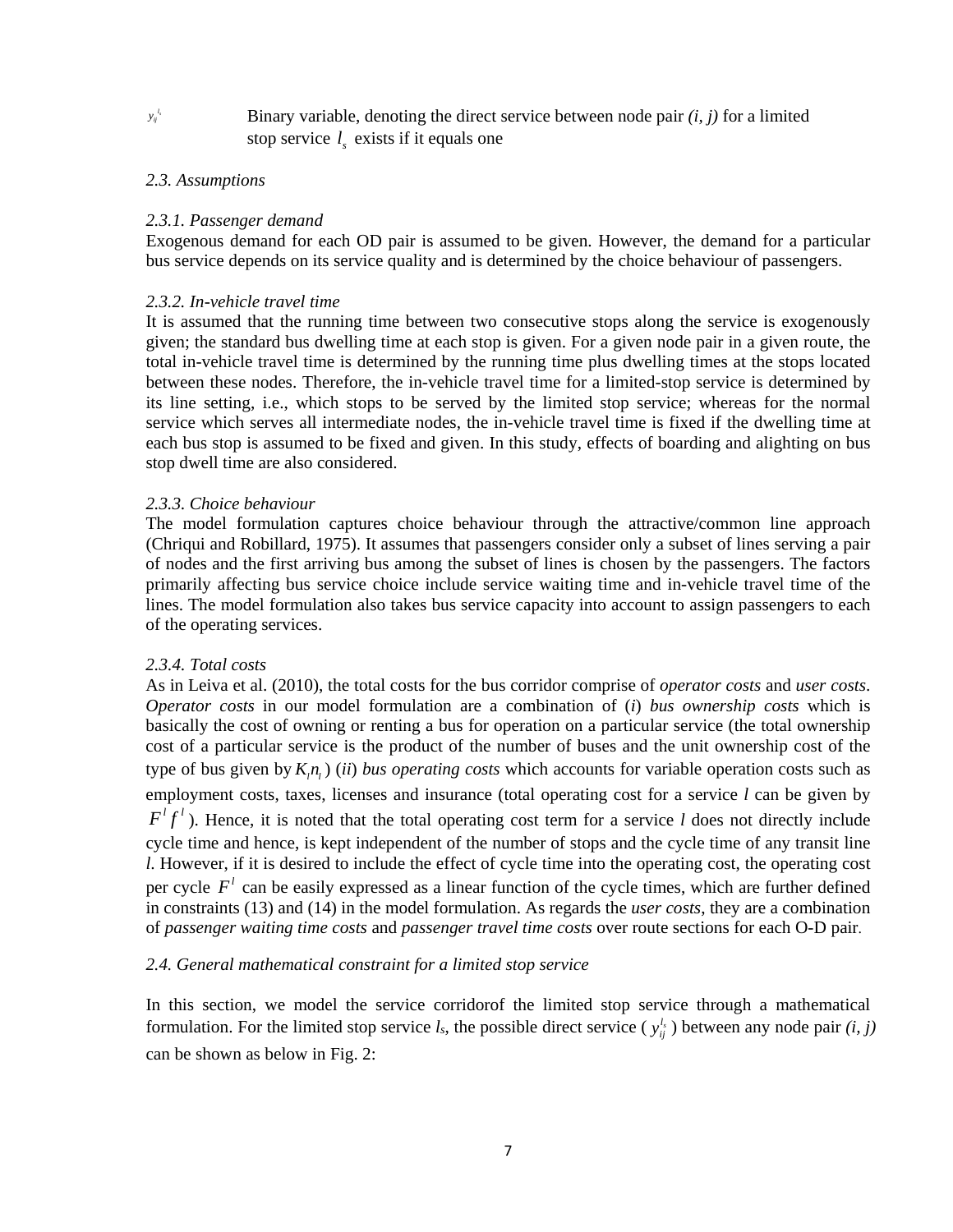

Fig. 2 Possible direct limited stop services between different node pairs in the transit corridor

The service corridor of the limited stop service can be modelled by the following conditions:  
\n
$$
y^{i,l_s} = \sum_{j>i} y_{ij}^{l_s} \le 1, \forall i \in N \setminus \{1, b\}, \forall l_s \in L'. \tag{1}
$$
\n
$$
y^{1,l_s} = 1, y^{b,l_s} = 1, \forall l_s \in L'. \tag{2}
$$

$$
y_{ij}^{l_s} \in \{0,1\}, \forall l_s \in L^{\cdot}.
$$
\n(3)

The binary variable  $y_{ij}^{l_s}$  represents the direct limited stop service, which takes the value 1 if there is a direct limited stop service between node pair (*i, j*) with no intermediate stoppages in between and 0 otherwise. The variable  $y^{i,l_s}$  defined in constraint (1) describes whether there is a limited stop service from this particular node *i* towards any node *j* located further in the corridor. Eq. (2) ensures that the limited stop service starts from the first node 1 and ends its service at the last node *b*. Hence, at any intermediate node *i*, the maximum value of the flow variable  $y^{i,l_s}$  is equal to 1 for a certain limited stop service  $l_s$ , as defined in constraint (1). Constraint (3) defines that  $y_{ij}^{l_s}$  is indeed a binary variable.

### *2.5. Model formulation for the design of limited stop services*

#### *2.5.1. Problem Description*

In this section, a methodology is presented to design the limited stop service operating in conjugation with the normal service in terms of line setting, operating frequency and the fleet size with the attractive/common line approach. The problem description in this study is similar to that presented in Leiva et al. (2010).To describe the passengers' service choices, the concept of route sections (e.g., De Cea and Fernandez (1993)) is applied (each route section connecting nodes *i,j* denoted as *ij*)*.* The normal service operates over all route sections throughout the corridor while a limited stop service operates over certain route sections depending on its line setting. At a particular node, a passenger intending to travel on a route section in the direction towards the destination node only boards a service that is attractive over that route section. As was defined in Chriqui and Robillard (1975), the attractiveness of a particular service over a route section is determined by the total expected travel time including the waiting time and in-vehicle travel time. Allowing for the transfers, the model assumes that passengers have the liberty to travel in stages over route sections towards their respective destinations. Starting from his/her origin node, a passenger boards the first bus from the set of attractive lines over a certain route section and transfers to the next route section until he/she reaches the destination node.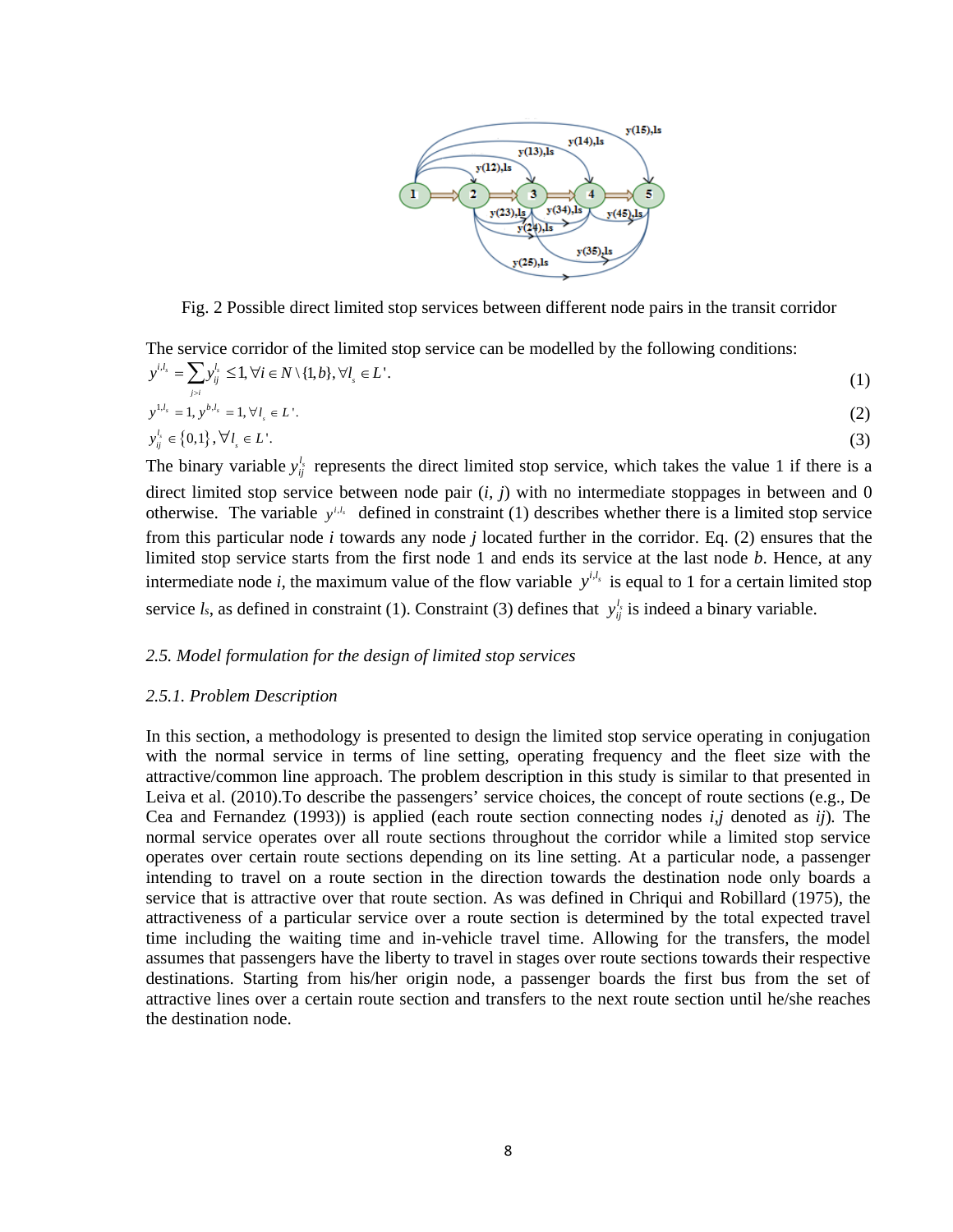

Fig. 3 Example transit corridor with line setting for different limited stop services

Consider the above example with two limited stop services  $l_1$  and  $l_2$ , and the normal service  $l_0$ , as shown in Fig. 3. The line settings of  $l_1$  and  $l_2$  are 1->5 and 1->4->5 respectively. Table 2 shows the set of lines serving different route sections as per the given transit line settings. A passenger can choose one of these lines to travel over the route section depending on whether it is serving the route section and whether it is attractive. A particular bus line serving a route section is attractive when the passenger's travel time cost over this line is smaller than the combined travelling and waiting time cost of all other lines serving the same route section.

Table 2 Route sections and operating lines

|         |                |                                         | ັ                              |                                  |                        |                       |         |          |                                 |                         |
|---------|----------------|-----------------------------------------|--------------------------------|----------------------------------|------------------------|-----------------------|---------|----------|---------------------------------|-------------------------|
| Route   | $1-2$          | $\sim$<br>$\overline{\phantom{0}}$<br>ັ | -4                             | -<br>1-J                         | $\sim$<br>⌒<br>$2 - 3$ | $\bigcap$<br>ے '<br>∼ | ر-ر     | ⌒<br>ד⊿– | $\cap$ $\vdash$<br>י-<br>ັ<br>ັ | 4-১                     |
| section |                |                                         |                                |                                  |                        |                       |         |          |                                 |                         |
| Lines   | $\iota_{\cap}$ | $\boldsymbol{\iota}$                    | $\iota_0, \iota_2$<br><u>_</u> | $\iota_0, \iota_1, \iota_2$<br>∼ | $\iota$                |                       | $\iota$ | v        |                                 | $\iota_0, \iota_2$<br>∼ |

De Cea and Fernandez (1993) presented a hyperbolic programming problem to find the set of common/attractive lines operating over a route section. If  $A<sub>s</sub>$  constitutes the set of transit lines operating over a route section *s* and  $(t^l, f^l)$  defines the in-vehicle travel time and frequency of a bus line *l* operating over *s*, then the following optimization problem determines the set of common lines on route section *s*: '

$$
\min_{\{x'\}} \frac{1 + \sum_{l=1}^{k'} t^l f^l x^l}{\sum_{l=1}^{k'} f^l x^l}
$$
\n(4)

subject to  $x^l \in \{0,1\}$ ,  $\forall l \in A_s$ , where  $k' = |A_s|$  is the number of lines operating over *s* and  $x^l$  equals one if line *l* is an attractive line to the passengers and zero otherwise. In formulation (4), the objective function to be minimized describes the expected total travel time if passengers board on the first arriving bus service within the set of common/attractive lines. Specifically, the first term (inverse of

the frequency, i.e.,  $\frac{1}{k}$ 1 1  $\sum_{l}^{k} t^{l}$ *l*  $f'x$  $\sum_{l=1}$ ) denotes the expected waiting time at bus stop; while the second term (i.e.,

1 1 *k l ll l k l l l*  $t^l f^l x$  $f'x$  $=$  $\overline{a}$  $\sum$  $\sum$ ) depicts the expected in-vehicle travel time. Hence, the set of common lines are determined

such that the combined waiting and travelling time for passengers using these lines is minimized. More detailed information on this formulation can be referred to De Cea and Fernandez (1993).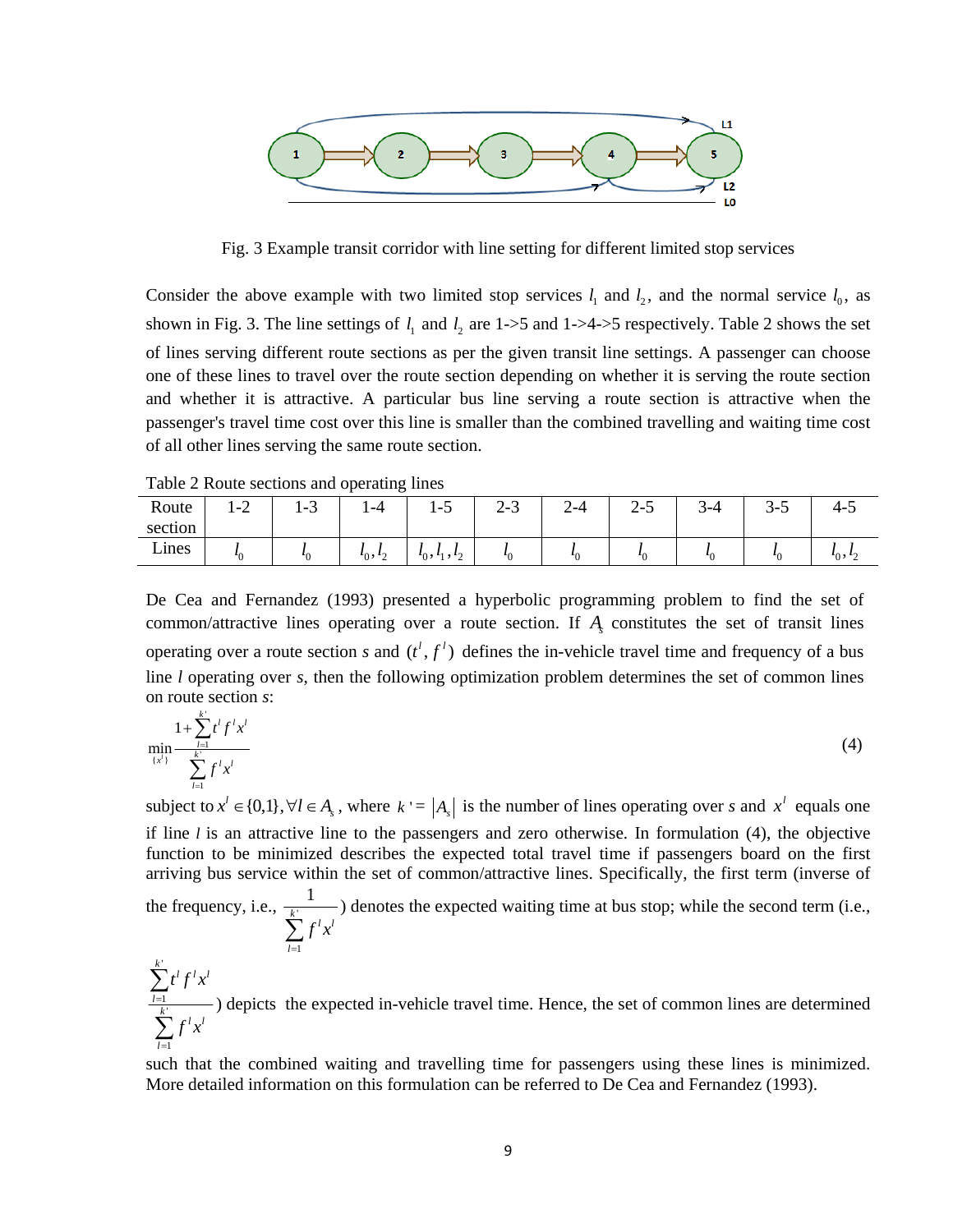While travelling over a particular route section, passengers might face a situation wherein they need to choose between the different lines/services serving the route section. The common line problem determines how passengers select the set of common lines such that passengers can board any of these lines, whichever comes first. It is interesting to note that, as congestion on the common lines increases, the lines which are not attractive also become attractive. This is because, the congestion on the common lines increases their dwell time at nodes and the expected waiting time at the downstream nodes, making the less attractive lines more attractive. It is noted that the bus service congestion is not considered in this study.

### *2.5.2. Model Formulation*

 The model formulation for the design of limited stop services is defined through an optimization problem as given below.

$$
\min_{\left\{n_i, f', y'_{ij}\right\}} = \sum_{l \in L} K_l n_l + \sum_{l \in L} F^l f^l + \sum_{w \in W} \sum_{ij \in S_{ij}} V_{ij}^w \frac{W_c k}{\sum_{l \in L} f_{ij} f^l} + \sum_{w \in W} \sum_{ij \in S_{ij}} \sum_{l \in L} T_c v_{ij}^{w,l} t_{ij}^l + \lambda_{trans} \sum_{w \in W} \sum_{ij \in S_{ij}} V_{ij}^w - X^w)
$$
\n(5)

Subject to:

$$
\sum_{l \in L} n_l \leq B. \tag{6}
$$

$$
t^{l,cycle} f^l \le n_l, \forall l \in L. \tag{7}
$$

$$
v_{ij}^{w,l} = V_{ij}^{w} \frac{x_{ij}^{l} f^{l}}{\sum_{l \in L} x_{ij}^{l} f^{l}}, \forall l \in L, \forall w \in W.
$$
\n(8)

$$
\sum_{\substack{ij \in S_i^+}} V_{ij}^w - \sum_{\substack{ij \in S_i^-}} V_{ij}^w = \begin{cases} X^w; i = o(w) \\ -X^w; i = d(w) \\ 0; \text{ otherwise} \end{cases}, \forall w \in W. \tag{9}
$$

$$
\sum_{i\in N\backslash b}^{b-1} \sum_{j=i+\text{lex }N}^{b} \sum_{w\in W} y^{i,l_s} y^{j,l_s} v_{ij}^{w,l_s} \le f^{l_s} \text{Cap}_{l_s}, \forall l_s \in L', \forall i \in N.
$$
\n
$$
\sum_{j\in J}^{b-1} \sum_{j\in J}^{b} \sum_{w\in W} v_{ij}^{w,l_r} \le f^{l_r} \text{Cap}_{l_r}, \forall i \in N.
$$
\n(10-i,ii)

$$
e^{i\epsilon N \setminus b} = \sum_{j>i} y_{ij}^{l_s} \le 1, \forall i \in N \setminus \{1, b\}, \forall l_s \in L'. \tag{11}
$$

$$
y^{1,l_s} = 1, y^{b,l_s} = 1, \forall l_s \in L'. \tag{12}
$$

$$
t_{ij}^{l_s} = T_{ij} + \sum_{h=i+1}^{h=j-1} y^{h,l_s} T^h, \forall l_s \in L'. \tag{13}
$$

$$
t_{ij}^{l_r} = T_{ij} + \sum_{h=i+1}^{h=j-1} T^h.
$$
 (14)

$$
x_{ij}^{l_{ij}} = 1 \Leftrightarrow T_c t_{ij}^{l_{ij}} \le \frac{k W_c + T_c \sum_{h_{ij} \in L \neq l_{ij}} t_{ij}^{h_{ij}} f^{k_{ij}}}{\sum_{h_{ij} \in L \neq l_{ij}} f^{h_{ij}}} , \forall l_{ij} \in L.
$$
\n(15)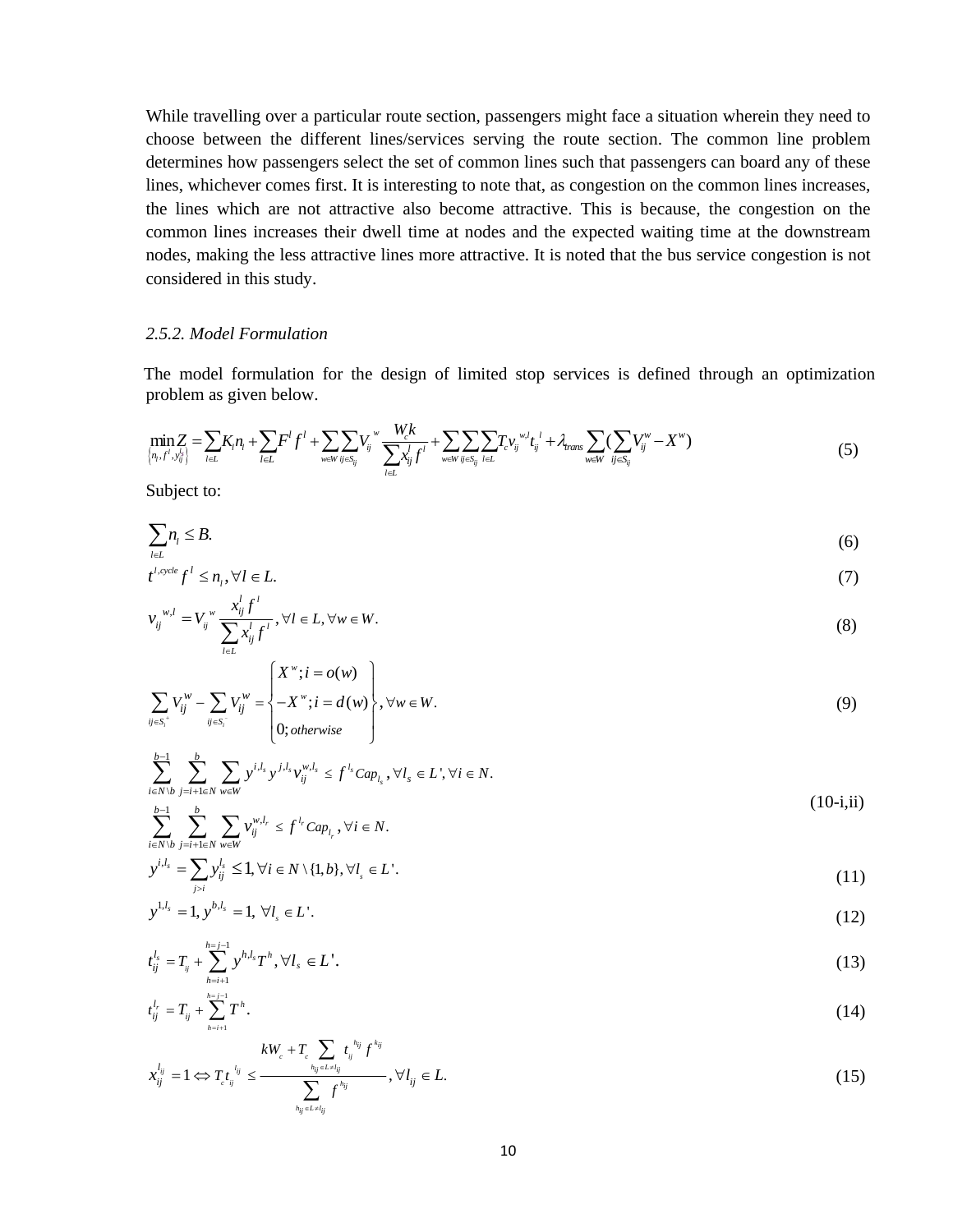$$
x_{ij}^{l_s} \le y^{i,l_s} y^{j,l_s}, \forall l_s \in L'. \tag{16}
$$
  
\n
$$
f' \ge 0, \forall l \in L; V_{ij}^* \ge 0, \forall w \in W.
$$
  
\n
$$
x_{ij}^l \in \{0,1\}, \forall l \in L. \tag{17}
$$
  
\n
$$
y_{ij}^{l_s} \in \{0,1\}, \forall l_s \in L'. \tag{18}
$$

In the objective function (5), the first term is the total ownership cost of the fleet size allocated to all services; the second term is the total operating cost of all services, proportional to the line service frequency; the third term is the waiting time cost for all passengers, the fourth term is the passenger travel time cost and the fifth term is the penalty for transfers. Constraint (6) states that the total fleet size of all operating lines is lesser than or equal to the available fleet size. Constraint (7) ensures that the fleet size assigned to each service can fulfil the service frequency requirement. It should be noted that the total travel time for the full cycle of the bus service  $t^{l,cycle}$  for limited-stop service is determined by the optimal design of the subset of stops to be served while for normal service,  $t^{l,cycle}$  is fixed, as we assume that the in-vehicle traveling time between bus stops and bus dwelling time at bus stops are both fixed and exogenously given. Indeed,  $t^{l,cycle}$  can be defined by equations (13) and (14) by letting *i* and *j* represent the first and last node respectively.

Equation (8) computes the passenger flow on individual lines over a route section depending on whether they are attractive or not. Passenger flow is assigned to a line only if it is attractive over the route section (i.e., when  $x_i^{\ d} = 1$ ). Constraint (9) defines passenger demand conservation at all nodes of the corridor. Constraint (10) states that the capacity of a line is greater than or equal to its total passenger demand (in this constraint, *(i,j)* refer to any node pair in the transit corridor). Constraints (11), (12) describe the binary variables for transit line setting of the limited stop services as in conditions (1)-(2). Constraints (13) and (14) compute the travel time over route sections for the limited stop service and the normal service respectively. Constraint (15) is used to determine the attractive lines over a route section as in the common line problem explained in section 2.5.1. It is assumed that the passengers choose a subset of attractive lines with the minimum expected total travel time cost including both waiting time and in-vehicle travel time to travel towards their destination. Constraint (15) implies that, if a transit line is attractive over a route section, then the travel time cost on that line must be less than or equal to the combined waiting and travel time cost of all other lines serving the same route section and vice versa. A similar formulation can be found in Leiva et al. (2010). The constraint does not consider the case when the line is not attractive as passenger flow over a route section is assigned to only those lines which are found attractive and hence, waiting time and travel time costs are computed with respect to only those lines. Constraint (16) states that if the bus stops *i* and *j* are not served by the limited stop service, it is certain that the limited stop service will not be attractive over route section *ij* as the limited stop service between the two stops does not even exist. Hence, constraints (15) and (16) entail that a limited stop service is attractive over a route section only if it serves the route section and its travel time cost is lesser than the combined waiting and travelling times of all other lines that operate on the same route section. Constraint (17) defines the nonnegativity condition of the operating frequency of each line and the route section flow respectively. Constraint (18) defines the binary variables. One can notice that the prominent characteristic of this model formulation is that, all the possible line settings for limited stop services are clearly incorporated in the model, which avoids the tedious and inefficient enumeration. In addition, the common line problem that determines the attractive lines in route sections is depicted in logic condition as in (15), which will later be cast into an equivalent set of linear conditions.

Hence, it should be noted that this model formulation is indeed a bi-level problem wherein the upper level problem is to design an optimal limited stop service operation strategy and the associated lower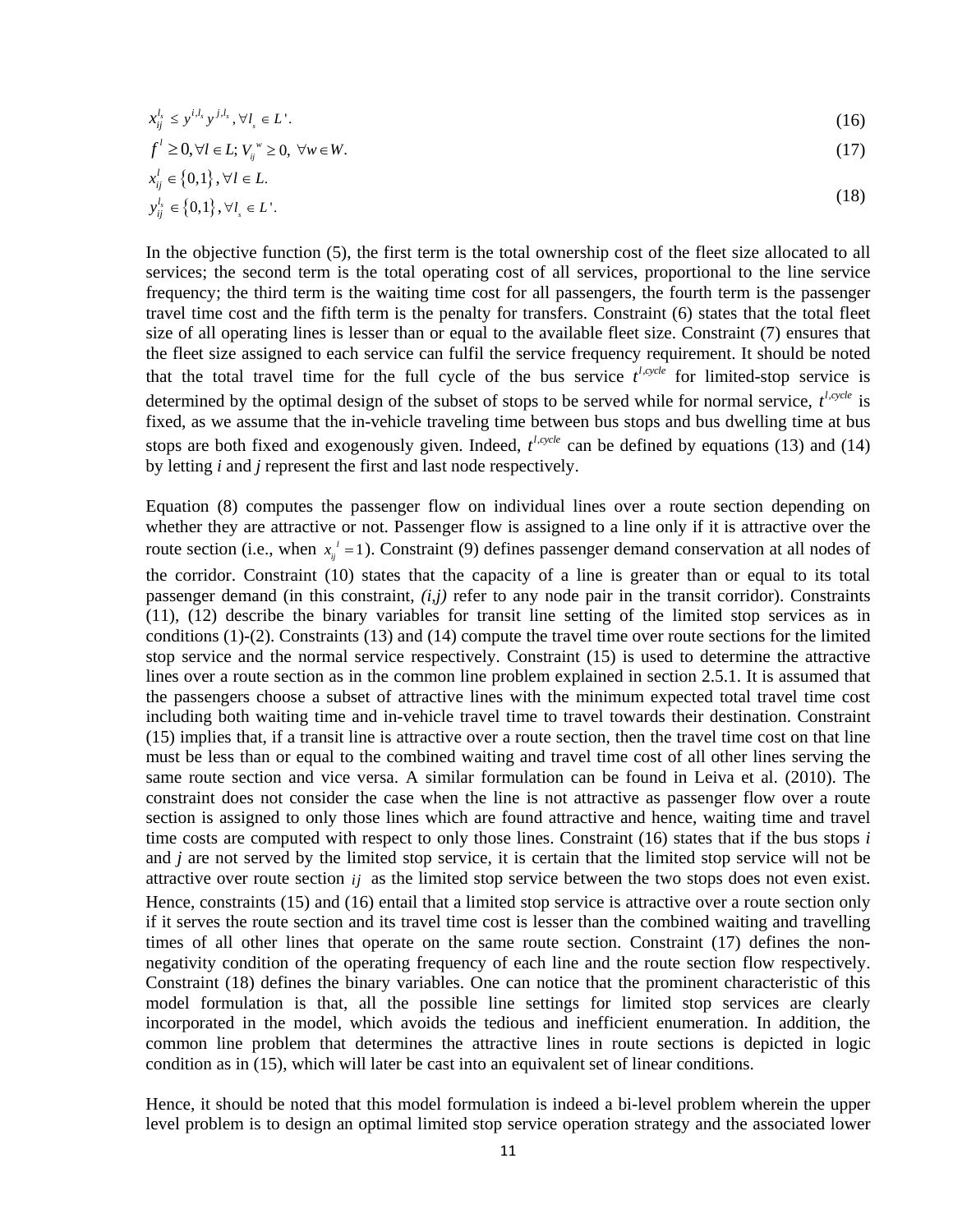level problem is to find the attractive set of lines on each route section which describes the passengers' service choice behaviour and also accounts for the trip assignment process. The lower-level problem is essentially a common-line problem assuming passengers choose a set of attractive lines so that the expected total travel time is minimized.

#### *2.5.3. Incorporating the effects of boarding and alighting into bus dwell time*

In the above formulation, we assume that bus dwell time at bus stops is fixed and the congestion level is low. This would mean that either the demand is low or that the marginal impact of an extra passenger on the dwell time is low. But since limited stop services are implemented considering high demand, hence the above assumption holds only if the marginal impact of passengers boarding and alighting is negligible. This is suitable when vehicles have multiple doors, level boarding and not highly crowded on-board or on the platforms. In this subsection, the effects of boarding and alighting on bus dwell time are explicitly considered by assuming that the bus dwell time spent at stops is linearly dependent on the boarding or alighting passenger flow. Basically, the boarding time or alighting time, whichever is bigger, will be treated as the bus dwell time at stops. Here, we re-define the travel time on the limited stop service and the normal service respectively by incorporating the effects of alighting and boarding.

$$
t_{ij}^{l_s} = T_{ij} + \sum_{w \in W} \sum_{h=i+1, h \in N}^{h=j-1, h \in N} y^{h,l_s} \max \left[ \alpha \sum_{k < h, k \in N} (v_{kh}^{w,l_s}), \beta \sum_{h < k, k \in N} (v_{hk}^{w,l_s}) \right], \alpha > 0, \beta > 0 \tag{19}
$$

$$
t_{ij}^{l_r} = T_{ij} + \sum_{w \in W} \sum_{h=i+1, h \in N} \max \left[ \alpha \sum_{k < h, k \in N} (v_{kh}^{w, l_r}), \beta \sum_{h < k, k \in N} (v_{hk}^{w, l_r}) \right], \alpha > 0, \beta > 0 \tag{20}
$$

In the above equations (19) and (20), the travel time for the two services between a node pair  $(i, j)$  takes into account the effects of alighting and boarding. As passengers travel between various O-D pairs *w* and different route sections *ij* , at each node *h*, the greater of the boarding time and alighting time would determine the dwell time at *h*. The positive coefficients  $\alpha$  and  $\beta$  describe the alighting time and boarding time per passenger respectively.

It should be noted that incorporating the boarding and alighting effects would lead to the common-line equilibrium problem (e.g., Cominetti and Correa, 2001; Larrain and Munoz, 2008), which will make the problem significantly more complicated. In this study, the equilibrium common lines are not considered by assuming low level of congestion. Capturing the boarding and alighting effects, as well as the congested common-line equilibrium, could be addressed in the future study.

#### **3. Solution Method**

The model formulation in the previous section is indeed an MINLP. Due to the inherent nonlinear and nonconvex property, it is very hard to solve the MINLP. In this study, we seek to obtain a global optimal solution of the problem rather than only a local optimal solution. To achieve so, we first transform the nonlinear terms into linear ones by applying various linearization techniques so that the original MINLP can be transformed into a mixed integer linear program (MILP). Then, many existing solution algorithms like the branch and bound method can be used to solve the MILP which can guarantee a global optimal solution.

One can notice that the nonlinearity of the model formulation arises from the objective function (5) and the nonlinear constraints  $(7)$ ,  $(8)$ ,  $(10)-(i)$ ,  $(15)$ ,  $(16)$ ,  $(19)$  and  $(20)$ . Constraint  $(7)$  is converted into equivalent linear conditions by using a Reformulation Linearization Technique (RLT) as demonstrated in section 3.1, constraint (8) is linearized by using the multidimensional piecewise linearization method mentioned in section 3.3, constraint (10)-(i) is linearized using a combination of linear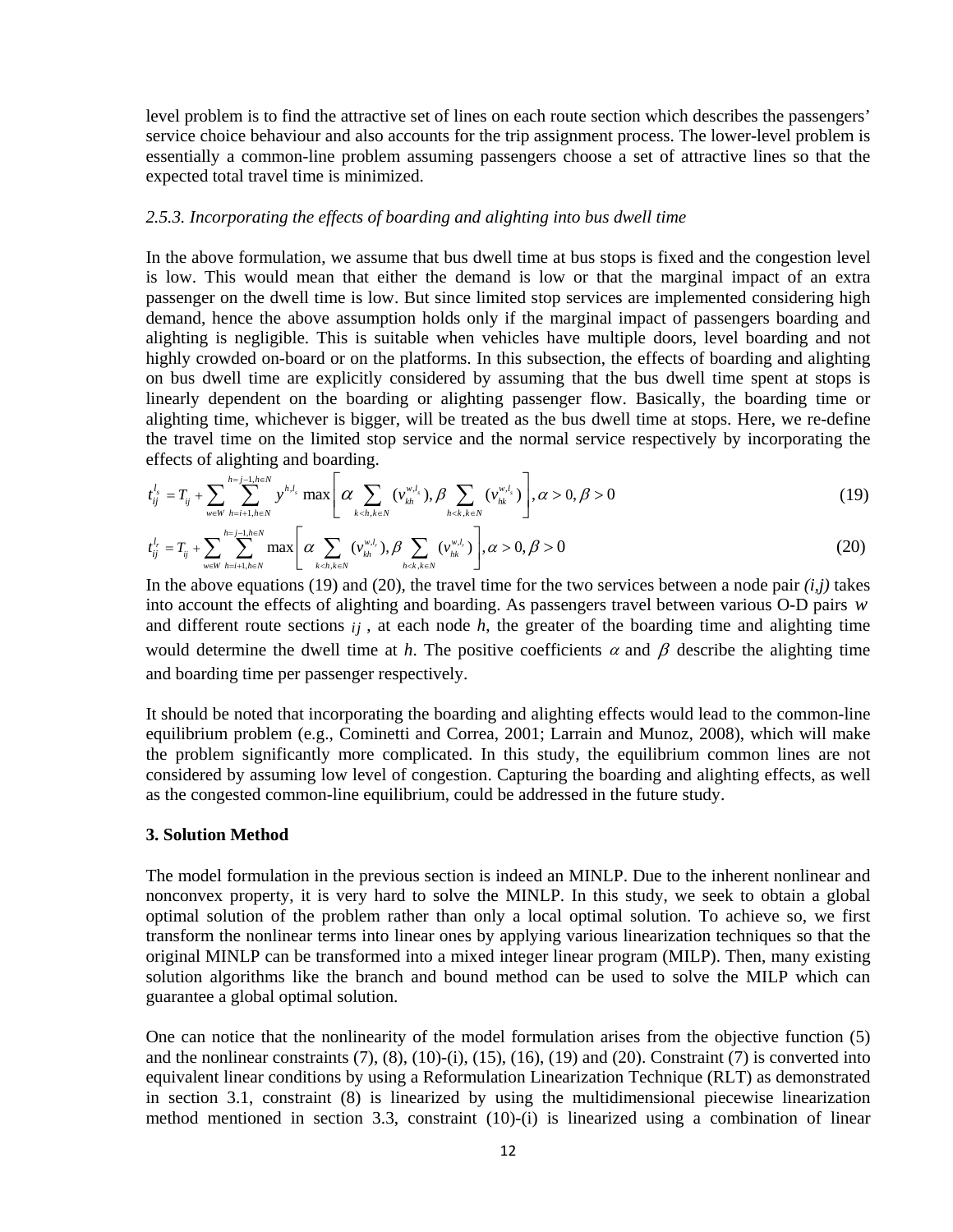transformation for product of binary variables and RLT as shown in section 3.2, constraint (15) is replaced with an equivalent set of linear conditions by using a linear inequality constraint as mentioned in section (3.4), constraint (16) is handled in section 3.2 and finally, constraints (19)-(20) are also treated by using the linear inequality method shown in section 3.5. The objective function (5) is linearized and subsequently reformulated using a combination of the various linearization techniques used to linearize the constraints.

### *3.1. Linearization with RLT*

Constraint (7) is linear when considering the normal service as the cycle time for the normal service is known, but it is nonlinear for the limited stop service due to the product of a continuous variable (service frequency) and the travel time which includes binary variable representing the limited stop service as shown in constraint (13). Hence, a RLT as introduced in Sherali and Alameddine (1992) is used to represent this bilinear term through an equivalent set of linear conditions. Denote  $u_a$  as binary and  $\tilde{x}_a$  as continuous such that  $\underline{x}_a \leq \tilde{x}_a \leq \overline{x}_a$ , where  $\underline{x}_a$  and  $\overline{x}_a$ are a sufficiently small positive number and a sufficiently large upper bound on  $\tilde{x}_a$ , respectively. If  $x = u_x \tilde{x}_x$ , the equivalent linear transformation of the bilinear term can be expressed as:

$$
\begin{cases}\n x_a - u_a \underline{x}_a \ge 0 \\
 x_a - u_a \overline{x}_a \le 0 \\
 x_a - \tilde{x}_a + \underline{x}_a - u_a \underline{x}_a \le 0\n\end{cases}
$$
\n(21)

 $\overline{x}_a - \overline{x}_a + \overline{x}_a - \overline{x}_a \ge 0.$ 

Substituting equation (13) into constraint (7) for the case of limited stop services, the following can be obtained:

$$
t^{l_s,cycle} f^{l_s} \le n_{l_s} \implies (T_{ij} + \sum_{h=2}^{h=b-1} y^{h,l_s} T_j^h) f^{l_s} \le n_{l_s}
$$
\n(22)

Here, the nonlinearity of (22) arises from the product of service frequency variable  $f^{l_s}$  and binary variable  $y^{h,l_s}$  for the limited stop service. Further substitution can be done as follows to represent this bilinear term  $y^{h,l_s} f^{l_s}$ :

$$
g^{h,l_s} = y^{h,l_s} f^{l_s} \tag{23}
$$

Using (23) in constraint (22), the resultant expression becomes:

$$
T_{ij}f^{l_s} + \sum_{h=2}^{h=b-1} g^{h,l_s} T_j^h \le n_{l_s}
$$
 (24)

Here, the bilinear term  $g^{h,l_s}$  as the product of service frequency variable  $f^{l_s}$  and binary variable  $y^{h,l_s}$ can be transformed into equivalent linear conditions as in (21). That is to say, the nonlinear constraint (7) is now completely converted into equivalent linear constraints by applying the RLT method. Indeed, the same RLT method can be used to linearize the nonlinear travel time function as given in (19) if effects of boarding and alighting need to be considered.

If the operating cost per cycle  $F<sup>l</sup>$  is defined as a linear function of the cycle time as in (13) and (14), then the total operating cost term in the objective function will be nonlinear for the limited stop service involving the same nonlinear term of  $t^{l_s, cycle} f^{l_s}$  as in (22), which can be easily linearized by using the RLT method.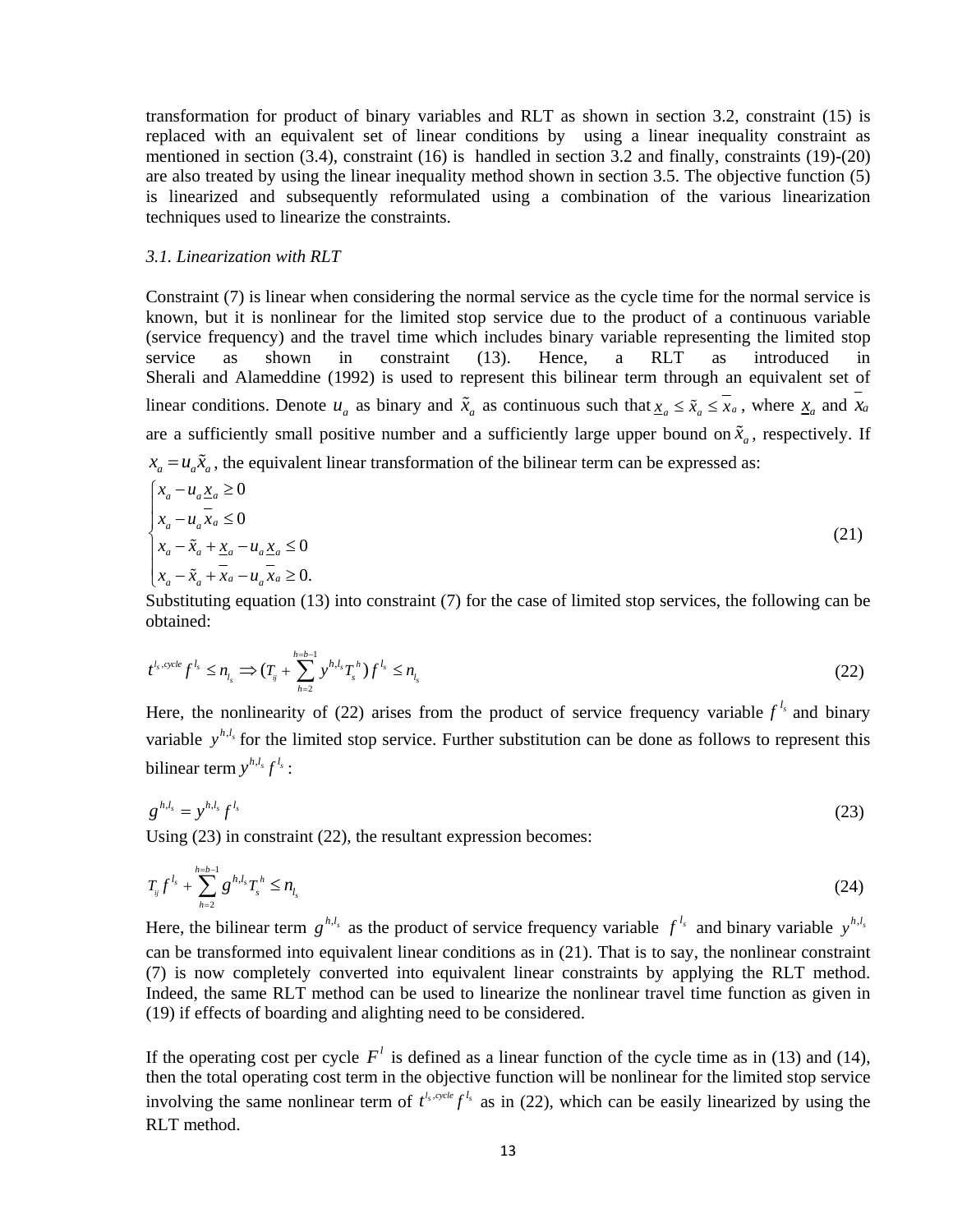#### *3.2. Linear transformation to linearize a product of binary variables*

For nonlinearity in (16) involving the product of two binary variables, the following equivalent linear transformation can be applied for its linearization. Without loss of generality, if *A=cd* where *c* and *d* are binary, this bilinear term can be expressed equivalently by the following linear constraints which can be easily verified by enumerating all the possible cases as *c* and *d* are binary variables.

$$
\begin{cases}\nA \le c \\
A \le d \\
A \ge c + d - 1.\n\end{cases} (25)
$$

The nonlinear capacity constraint (10)-(i) for the limited stop service can be linearized by first using (25) to linearize the product of the binary variables  $y^{i,l_s}$ ,  $y^{j,l_s}$  and then using the RLT in (21) to linearize the product of binary variables and continuous variables.

#### *3.3. Multidimensional piecewise linearization method*

This section deals with the nonlinearity in (8) and the objective function. To handle the nonlinearity in constraint (8), a multidimensional piecewise linear approximation technique as proposed by Misener and Floudas (2009) is adopted. The basic idea of this piecewise linear approximation technique to first partition the feasible domain (for this study, the nonlinear term has two variables) into a number of small rectangles and then use the linear convex combination to approximate the two-variable function within the small rectangles. The solution of the optimization with the piecewise linearization constraints will find the rectangle within which the optimal solution lies. This rectangle is referred to as the active rectangle. In this subsection, the constraint (8) is nonlinear in two dimensions and once it

is linearized by using this technique, the third term in the objective function *ij*  $\sum_{w \in W} \sum_{ij \in S_{ii}} V_j^w \frac{W_c K}{\displaystyle \sum x_{ii}^l f^l}$ *l L l ij*  $V_i^w = \frac{W_c k}{\sum_{l=1}^{k}}$  $\sum_{y \in W} \sum_{ij \in S_{ij}}$  *y*  $\sum_{i} x_{ij}^l f$  $\sum_{w \in W} \sum_{ij \in S_{ij}} V_{ij}^w \frac{W_c K}{\sum_{l \in L} x_{ij}^l f^l}$  can be

reformulated into a linear form and the travel time cost term  $\sum \sum \sum T_{\nu} v_{ij}^{W_{ij}}$ *ij wl l*  $\sum_{w \in W} \sum_{ij \in S_{ij}} \sum_{l \in L} c^{\nu} v_{ij}^{\nu}$  *v*  $T_c v_{ii}^{w,l} t$  $\sum_{w \in W} \sum_{ij \in S_{ii}} \sum_{l \in L} T_c v_{ij}^{w,l} t_{ij}^{l}$  in the objective function

can be further linearized by using the RLT as shown in (21).

Considering the objective function :

$$
\min Z = \sum_{l \in L} K_l n_l + \sum_{l \in L} F^l f^{l} + \sum_{w \in W} \sum_{ij \in S_{ij}} V_{ij}^{w} \frac{W_c k}{\sum_{l \in L} x_{ij}^l f^{l}} + \sum_{w \in W} \sum_{ij \in S_{ij}} \sum_{l \in L} T_c v_{ij}^{w,l} t_{ij}^{l} + \lambda_{trans} \sum_{w \in W} (\sum_{ij \in S_{ij}} V_{ij}^{w} - X^{w}).
$$

This can be reformulated as:

$$
\min Z = \sum_{l \in L} K_l n_l + \sum_{l \in L} F^l f^l + \sum_{w \in W} \sum_{ij \in S_{ij}} V_{ij}^w \frac{W_c k}{q_{ij}} + \sum_{w \in W} \sum_{ij \in S_{ij}} \sum_{l \in L} T_c v_{ij}^{w,l} t_{ij}^l + \lambda_{trans} \sum_{w \in W} (\sum_{ij \in S_{ij}} V_{ij}^w - X^w).
$$
\n(26)

In (26), we introduce new terms  $q_{ij}^l$  and  $q_{ij}$  to represent:

$$
q_{ij}^l = x_{ij}^l f^l
$$
, and  

$$
q_i = \sum_{l} x_{ij}^l f^l = \sum_{l} x_{il}^l f^l
$$
 (27)

$$
q_{ij} = \sum_{l \in L} q_{ij}^{l} = \sum_{l \in L} x_{ij}^{l} f^{l}.
$$
\n(28)

Equation (27) and (28) can be linearized using the RLT approach as shown above in the previous subsection. Based on  $(27)$  and  $(28)$ , constraint  $(8)$  can be written as: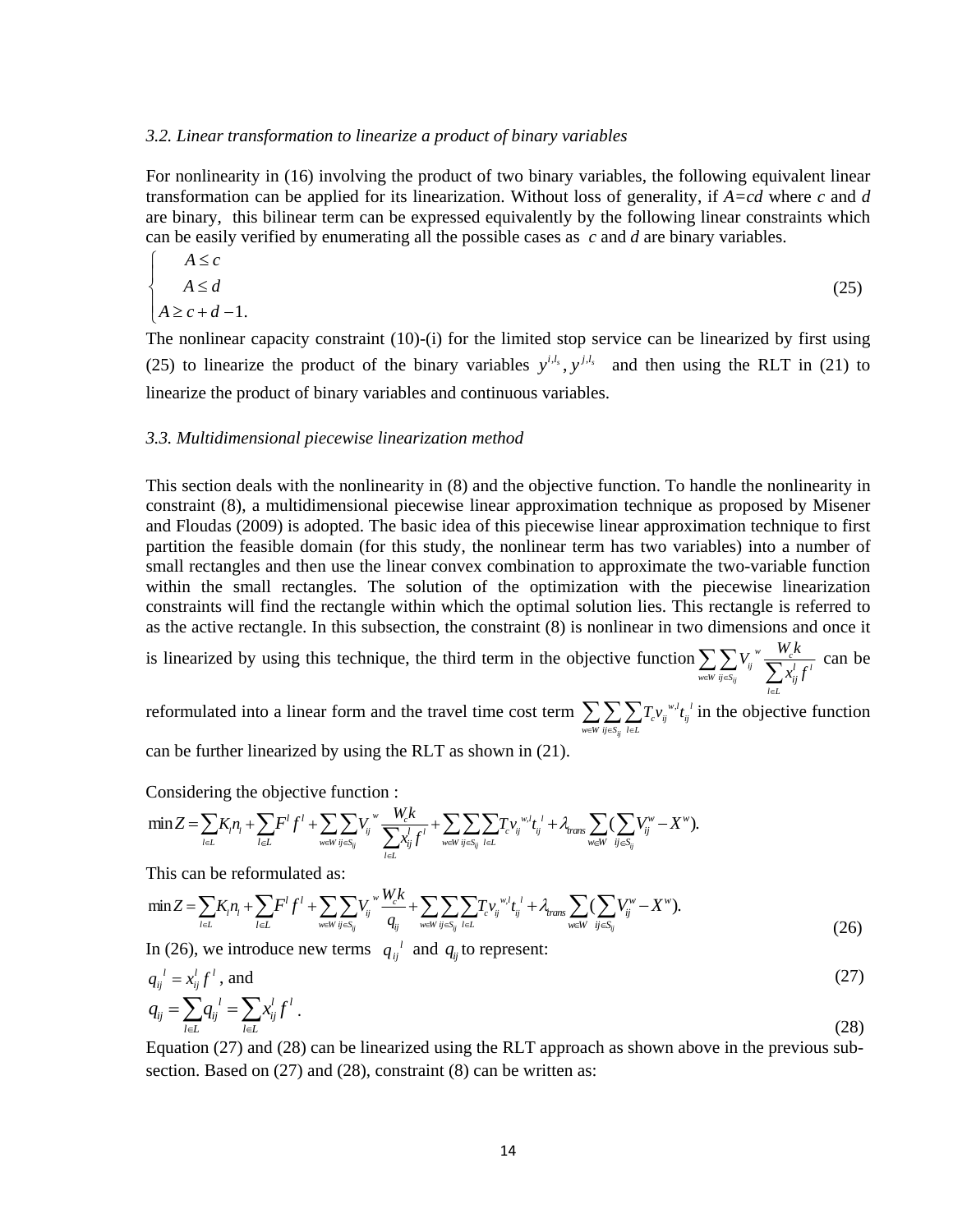$$
v_{ij}^{w,l} = V_{ij}^{w} \frac{q_{ij}^{l}}{q_{ij}}, \forall l \in L, \forall w \in W.
$$
 (29)

The constraint (29) is nonlinear as the right-hand side of this equation involves multiplication and division of multiple variables. Now, we will apply the multi-dimensional piecewise linearization method as proposed by Misener and Floudas (2009) to linearize the reformulated constraint (29). Consider the two variables, i.e.,  $V_{ij}^{\nu}$ , passenger flow over route section *ij* for an O-D pair w, and  $q_{ij}^{\phantom{ij}l}$ , route section line frequency for line *l*, both of which fall into bounded intervals partitioned into  $M<sub>1</sub>$  and *N<sub>1</sub>* smaller segments. These intervals can be explicitly stated as below respectively:

$$
V_{ij}^{\ w} \in [V_{ij}^{\ w,m-1},V_{ij}^{\ w,m}], m=1,\dots,M_i; q_{ij}^{\ l} \in [q_{ij}^{\ l,n-1},q_{ij}^{\ l,n}], n=1,\dots,N_i.
$$

*ij*

Also, the bounds of the feasible domain for the two variables are explicitly shown as follows:

$$
0 \le V_{ij}^W \le V_{ij}^{w,M_1}, \forall w \in W; 0 \le q_{ij}^l \le q_{ij}^{l,N_1}, l \in L.
$$
 (30)

The segments given by  $[V_{ij}^{w,m-1}, V_{ij}^{w,m}], [q_{ij}^{l,n-1}, q_{ij}^{l,n}]$  are not necessarily equal in size. If  $M_l$  and  $N_l$  are sufficiently large such that the distance between any two consecutive points of each segment is very small, the true values of the following functions can be closely approximated by using piecewise linear functions. In this study, we can take the lower bounds of both the variables to be zero and the upper bound values to be equal to the total exogenous demand and maximum allowable route section frequency value, respectively. Now, consider the following two nonlinear functions:

$$
C_{ij}^{w} = \frac{V_{ij}^{w}}{q_{ij}}, \forall w \in W,
$$
  
\n
$$
\overline{C_{ij}^{l,w}} = \frac{V_{ij}^{w}}{q_{ij}} q_{ij}^{l}, \forall l \in L, \forall w \in W,
$$
\n(32)

The feasible domains of functions (31) and (32) cover the bounded intervals of the variables and are divided into  $M_1 \times N_1$  rectangles. Each corner point *(m,n)* of these rectangles is associated with a particular value of variables in (31) and (32) which is explicitly computed by (34) and (35) below. Consider two sets of SOS1 variables (special ordered set of type 1 of which at most one variable is strictly positive whereas all others are at zero) i.e., S1 and S2 proposed by Beale and Tomlin (1970), to determine the active rectangle where the optimal values of the two variables are located.

$$
S1: \mu_{ij}^m \in [0,1], m = 1, \dots, M_1,
$$
\n(33)

$$
S2: \nu_{ij}^n \in [0,1], n = 1, ..., N_1.
$$

Each candidate rectangle has four corner points, denoted by a set of co-ordinates *(m,n).* Then, the functions  $(31)$  and  $(32)$  can be expressed as :

$$
C_{ij}^{w,(m,n)} = \frac{V_{ij}^{w,m}}{q_{ij}^{n}},
$$
\n(34)

$$
\overline{C_{ij}^{l,w(m,n)}} = V_{ij}^{w,m} \frac{q_{ij}^{l,n}}{q_{ij}^{n}}.
$$
\n(35)

A convex combination of these points is used to determine the value of the two functions within that rectangle. Denoting the coefficient of convex combination ranging between 0 and 1 by:

$$
\rho_{ij}^{m,n} : \rho_{ij}^{m,n} \in [0,1], m = 0,...,M_1, n = 0,...,N_1; \sum_{m=0}^{M_1} \sum_{n=0}^{N_1} \rho_{ij}^{m,n} = 1.
$$
\n(36)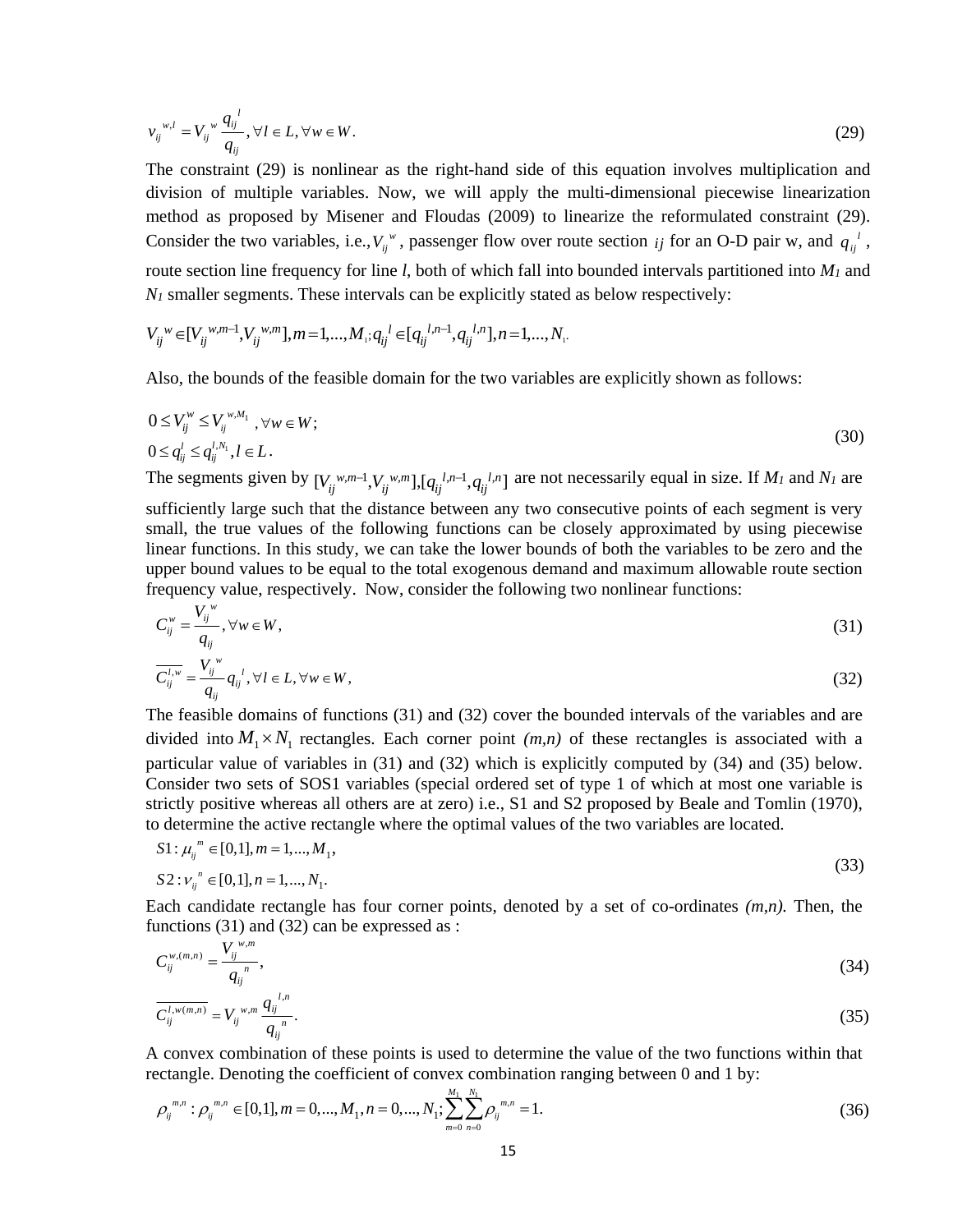Hence, with the above described, the following equations are used to conduct the two-dimensional piecewise linearization:

$$
C_{ij}^{l,w} = \sum_{m=0}^{M_1} \sum_{n=0}^{N_1} \rho_{ij}^{m,n} C_{ij}^{l,w(m,n)}, \forall l \in L, \forall w \in W,
$$
\n(37)

$$
\overline{C_{ij}^{l,w}} = \sum_{m=0}^{M_1} \sum_{n=0}^{N_1} \rho_{ij}^{m,n} \overline{C_{ij}^{l,w(m,n)}}, \forall l \in L, \forall w \in W,
$$
\n(38)

$$
V_{ij}^{\ w} = \sum_{m=0}^{M_1} \sum_{n=0}^{N_1} \rho_{ij}^{\ m,n} V_{ij}^{\ w,m}, \forall w \in W,
$$
\n(39)

$$
q_{ij}^{l} = \sum_{m=0}^{M_1} \sum_{n=0}^{N_1} \rho_{ij}^{m,n} q_{ij}^{l,n}, \forall l \in L,
$$
\n(40)

$$
q_{ij}^{\ n} = \sum_{l \in L} q_{ij}^{\ l, n}, n = 0, \dots, N_1,\tag{41}
$$

$$
\sum_{m=0}^{M_1}\sum_{n=0}^{N_1}\rho_{ij}^{m,n}=1,\tag{42}
$$

 $\rho_{ij}^{m,n} \in [0,1], m = 1, ..., M_1; n = 1, ..., N_1,$  (43)

$$
\sum_{n=0}^{N_1} \rho_{ij}^{0,n} \le \mu_{ij}^{-1},\tag{44}
$$

$$
\sum_{n=0}^{N_1} \rho_{ij}^{m,n} \le \mu_{ij}^{m} + \mu_{ij}^{m+1}, m = 1, ..., M_1 - 1,
$$
\n(45)

$$
\sum_{n=0}^{N_1} \rho_{ij}^{M_1, n} \le \mu_{ij}^{M_1}, \mu_{ij}^{m} \in [0, 1], m = 1, ..., M_1,
$$
\n(46)

$$
\sum_{m=0}^{M_1} \rho_{ij}^{m,0} \leq \nu_{ij}^{-1},\tag{47}
$$

$$
\sum_{m=0}^{M_1} \rho_{ij}^{m,n} \leq \nu_{ij}^{n} + \nu_{ij}^{n+1}, n = 1, ..., N_1 - 1,
$$
\n(48)

$$
\sum_{m=0}^{M_1} \rho_{ij}^{m, N_1} \le \nu_{ij}^{N_1}, \nu_{ij}^{n} \in [0, 1], n = 1, ..., N_1.
$$
\n(49)

In equations (37)-(40), the value of each of the variables  $C_{ij}^{l,w}$ ,  $C_{ij}^{l,w}$ ,  $V_{ij}^w$ ,  $q_{ij}^l$  is computed as the convex combination of its values at the corner points of each of the  $M_1 \times N_1$  rectangles that the domain was originally partitioned into. Equation (41) represents the combined frequency of all attractive lines serving a particular route section. Equations (44)-(49) lay the conditions of interdependence between the SOS1 variables ( $\mu_{ij}^m$ ,  $\nu_{ij}^n$ ) and the coefficient for convex combination  $\rho_{ij}^{m,n}$ . Hence, the two nonlinear functions in (31) and (32) are linearized with this multidimensional piecewise linearization approach. In this way, the nonlinear constraint (8) is converted into linear constraints; the nonlinear terms in the reformulated objective function (26) are also linearized.

The fourth term of the reformulated objective function (26) involves the product of the service passenger flow and the travel time. Using (32), this term can be expressed as:

$$
\chi_{ij}^{l,w} = \overline{C_{ij}^{l,w}} t_{ij}^{l}
$$
 (50)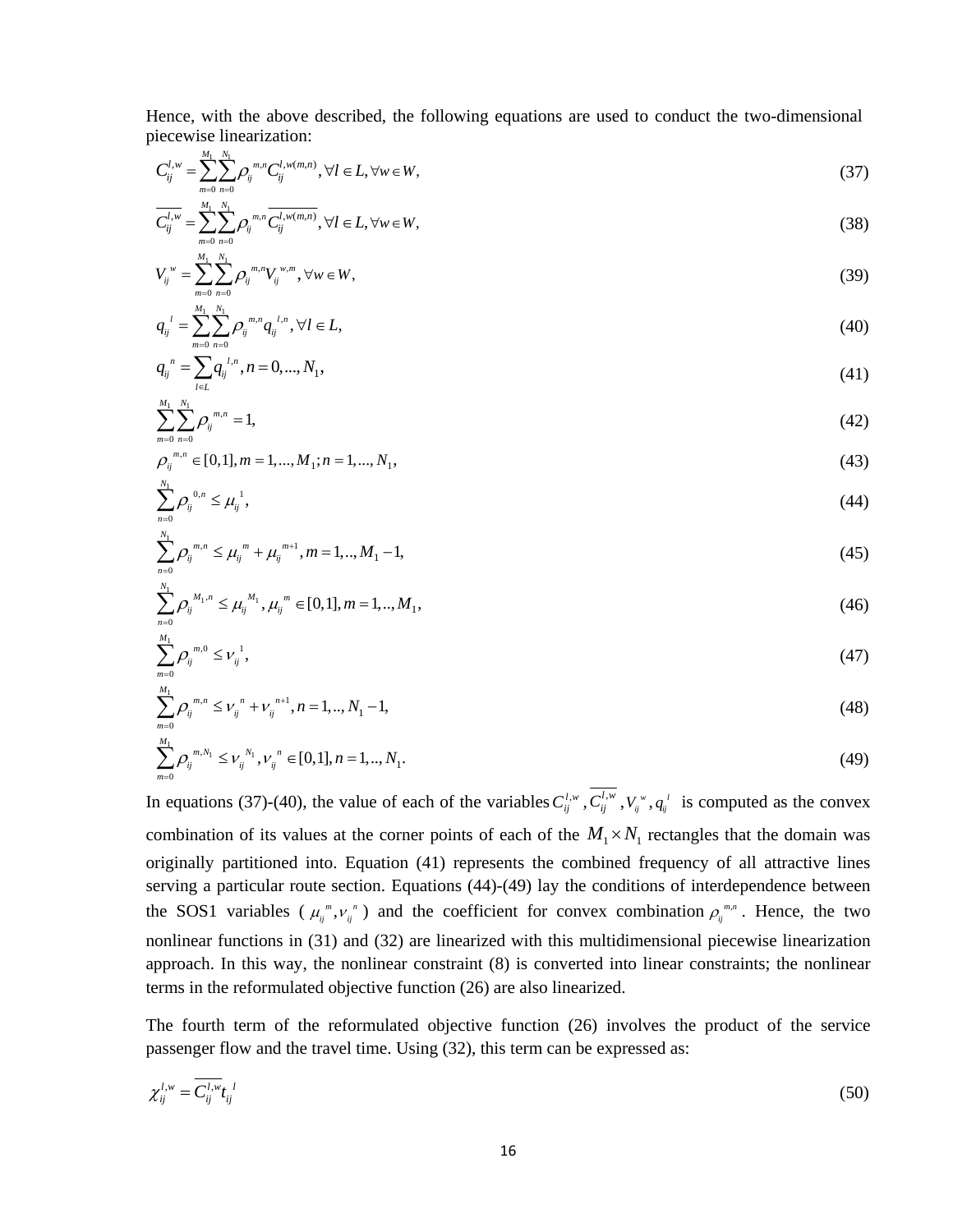Since the travel time for the normal service is exogenously known, the product of passenger flow over normal service and travel time is linear. We consider the product of the passenger flow and travel time of the limited stop service over a route section *ij* as below:

$$
\chi_{ij}^{l_s,w} = \overline{C_{ij}^{l_s,w}} t_{ij}^{l_s} = \overline{C_{ij}^{l_s,w}} (T_{ij} + \sum_{h=i+1 \in N}^{h=j-1} y_p^{h,l_s} T_i^{h}). \tag{51}
$$

In the above equation, the product of the passenger flow on line *l* and binary variable is nonlinear, but can be easily represented by equivalent linear conditions as is shown in (21).

### *3.4. Treatment for logic constraints*

Further, constraint (15), describing the common line problem, is expressed in the form of logic constraints, which cannot be tackled directly in a mathematical programming problem. Constraint (15) can also be written as:

$$
x_{ij}^l = 1 \Longleftrightarrow T_c t_{ij}^l \sum_{k \in L, k \neq l} f^k - (kW_c + T_c \sum_{k \in L, k \neq l} t_{ij}^k f^k) \le 0, \forall l \in L. \tag{52}
$$

This logical condition can be transformed into the following inequality constraint:

$$
Lx_{ij}^{l} \leq (T_{c}t_{ij}^{l} \sum_{k \in L \neq l} f^{k}) - (kW_{c} + T_{c} \sum_{k \in L \neq l} t_{ij}^{k} f^{k}) \leq U(1 - x_{ij}^{l})
$$
\n(53)

In constraint (53), *L* and *U* are sufficiently large negative and positive constants, respectively. As per this constraint, when the binary variable  $x_{ij}^l$  is equal to 1, the left-hand side inequality is always true (as *L* is a sufficiently large negative constant) while only the right-hand side inequality is effective, entailing the condition for attractiveness of line *l* as in (52). Conversely, when the right-hand side inequality holds, to ensure constraint (53) is true, the binary variable has to be equal to 1. In another case, i.e., when the binary variable  $x_{ij}^l$  is equal to 0, the right-hand side inequality is always true (as *U* 

is a sufficiently large positive constant) while only the left-hand side inequality is effective, indicating the line *l* is not attractive in accordance with constraint (52). Hence, one can observe that constraint (53) is the equivalent reformulated inequality for constraint (15). The middle term in (53) can be easily transformed into equivalent linear constraints by applying the RLT approach as shown in (21). By doing so, the logic constraint (15) can be cast into an equivalent set of linear inequality constraints.

### *3.5. Treatment for the travel time functions incorporating the effects of alighting and boarding*

We now consider the travel time functions for the limited stop service and the normal service when incorporating the effects of alighting and boarding as given in (19) and (20). Let  $\alpha \sum_{k} (v_{ik}^{w})$ ,  $\sum_{k < h, k \in N} (v_{kh}^{\scriptscriptstyle{w, l_s}})$  $\alpha$   $\sum$  (v  $\sum_{\langle h,k \in N} (v_{\scriptscriptstyle kh}^{\scriptscriptstyle w,l_{\scriptscriptstyle s}}) = a$  and

, ,  $(v^{w, l_r}_{hk})$ *h kk N*  $\beta$   $\sum$  (v  $\sum_{k,k\in\mathbb{N}} (v_{ik}^{w,l})=b$  respectively. In the travel time functions (19) and (20), the "max" function implies  $\max[a,b] = a$  if  $a > b$  and  $\max[a,b] = b$  if  $a < b$ . Let us consider a binary variable  $\omega \in \{0,1\}$  such that  $\omega = 1$  when  $a > b$  and  $\omega = 0$  when  $a < b$ . This can be represented by the following mathematical expressions:

$$
\max[a,b] = \omega a + (1-\omega)b \tag{54}
$$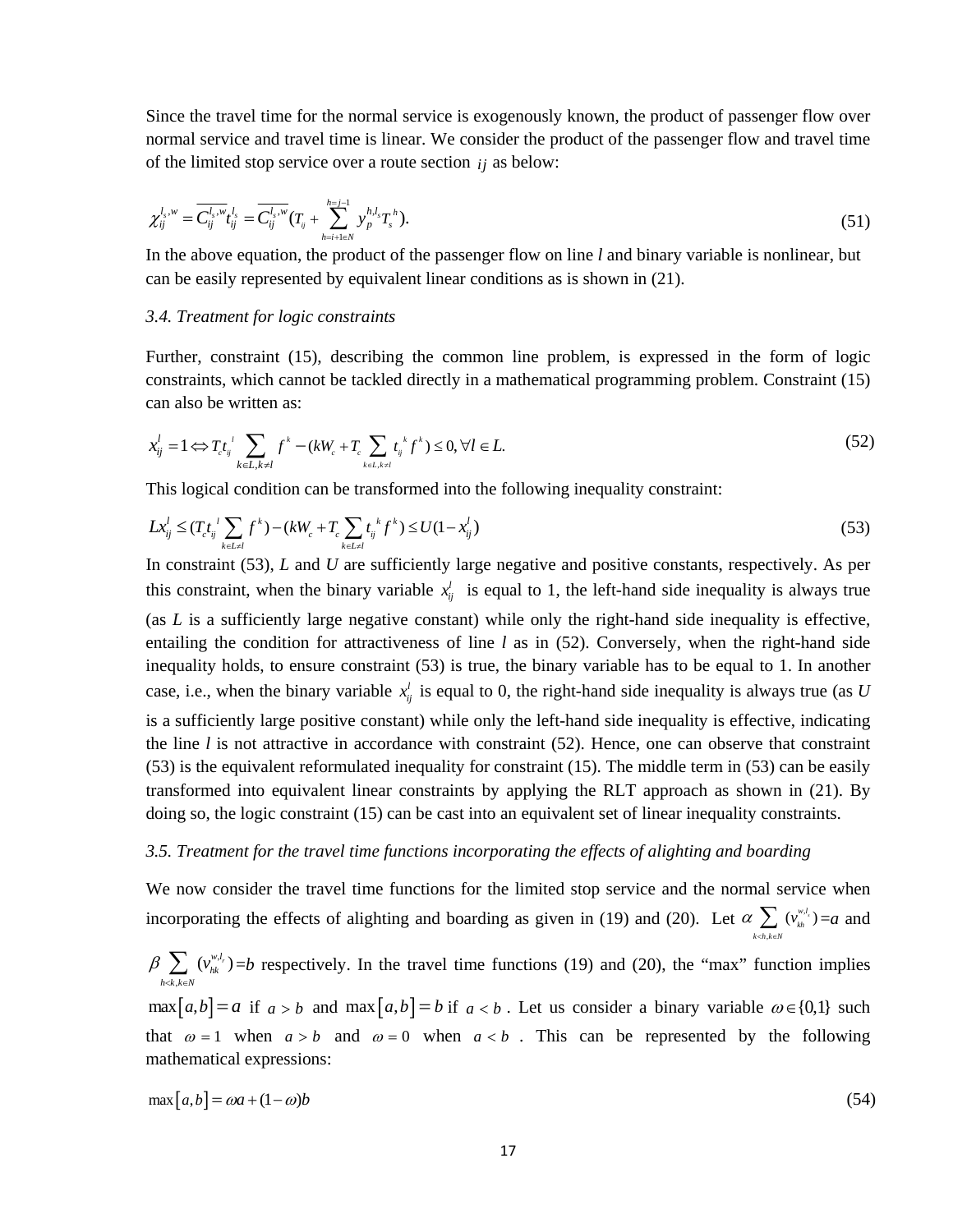$U \omega + a(1 - \omega) < b < a\omega + L(1 - \omega)$  (55)

where *U* and *L* are very large negative and positive integers respectively. Now, when  $\omega$  takes the value of 1 in (55), then  $U < b < a$  and the "max" function returns 'a' as the solution in (54). Similarly, when  $\omega$  takes the value of zero, then  $a < b < L$  and the "max" function returns '*b*' in (54). The nonlinearity in (54) and (55) can be linearized using the RLT as shown in (21).

#### *3.6. Reformulated problem*

Hence, the original model formulation of this limited stop service design problem has been completely transformed into a MILP, in which the objective function and all the constraints are linear.

Specifically, the reformulated model can be expressed as:

$$
\min Z = \sum_{l \in L} K_l n_l + \sum_{l \in L} F^l f^l + \sum_{w \in W} \sum_{ij \in S_{ij}} k W_c C_{ij}^w + \sum_{w \in W} \sum_{ij \in S_{ij}} \sum_{l \in L} T_c \chi_{ij}^{l,w} + \lambda_{trans} \sum_{w \in W} (\sum_{ij \in S_{ij}} V_{ij}^w - X^w)
$$
(56)

which is subject to constraints (6), (7), (9)-(14), (17)-(18), (24), (27)-(55).

As a result, the original model formulation is transformed into a MILP which can be solved by using many efficient solution algorithms like the branch and bound method. Most importantly, the solution property of global optimality of the MILP is guaranteed.

#### *3.7. Additional operational constraints*

For the sake of operational efficiency, a few more constraints could be added to the presented model formulation. At times, the operator could face a requirement of optimally selecting up to a fixed number of 'special' nodes (say *P*) for each operating limited stop service. Also, in case of multiple limited stop services, the operator might decide that a maximum of one limited stop service serves a particular 'special' node such that the benefit of travelling over limited stop service is equitable over all the nodes in the transit corridor. Therefore, the following constraints could be added:

$$
\sum y^{i,l_s} \le P, \forall l_s \in L' \tag{57}
$$

$$
\sum_{l_s}^{i} y^{i,l_s} \le 1, \forall i \in N
$$
\n
$$
(58)
$$

Constraint (57) states that for each limited stop service, there is a maximum limit of *P* number of 'special' nodes that need to be optimally selected. Constraint (58) states that a maximum of one limited stop service can serve any intermediate node in the transit corridor. It should be noted that adding constraints (57) and (58) limits the size of the problem by reducing the search zone and the global optimal solution is faster to achieve, however, as mentioned earlier, the consideration of these constraints is upon the discretion of the operator.

### **4. Numerical studies**



Fig. 4 Transit corridor for numerical study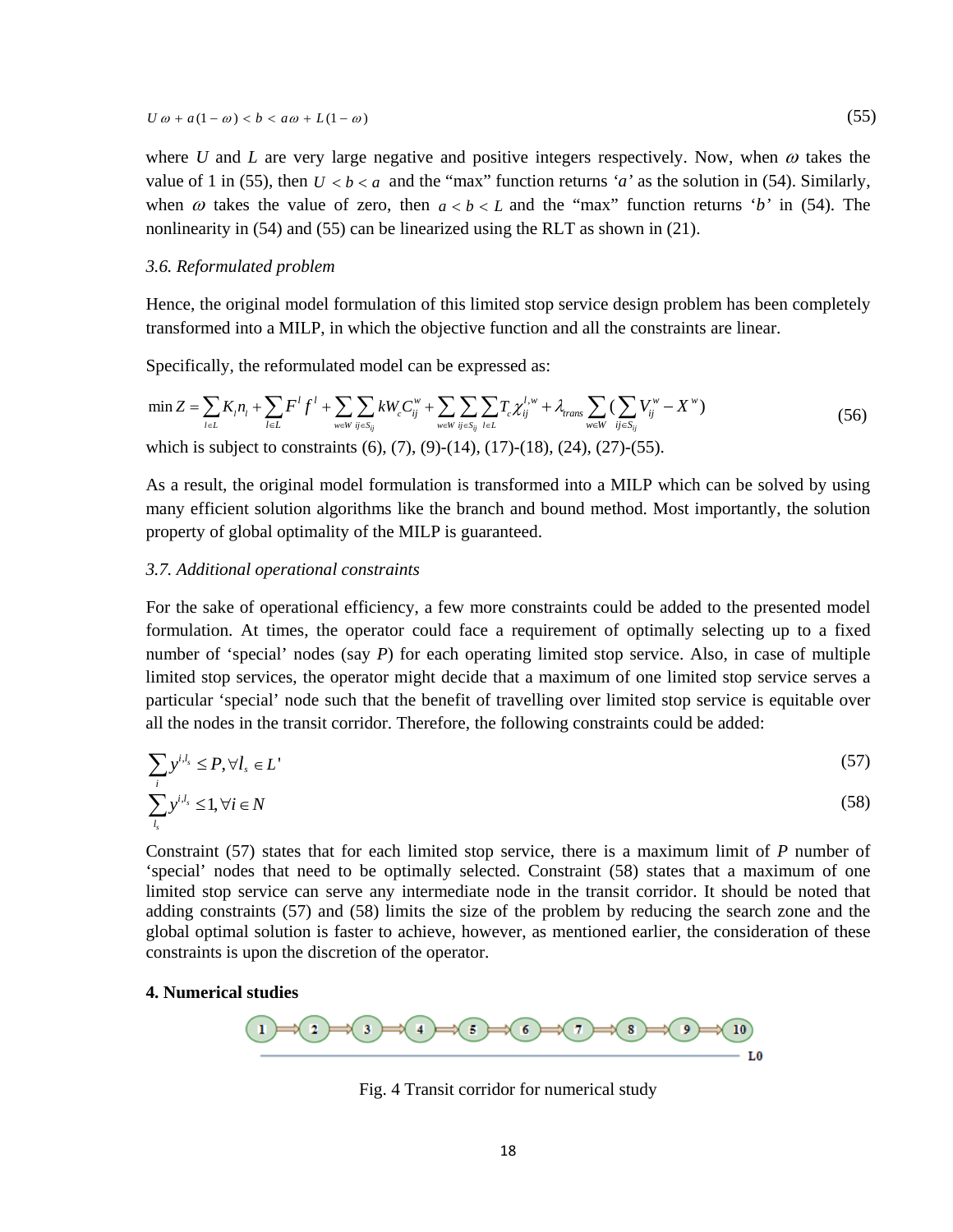Consider a corridor of 10 nodes as in Figure 4. From the example of the Singapore bus transit, two kinds of bus services are considered, i.e., normal bus service  $l_0$  similar to service 179 (operating as a loop service from Boon Lay Interchange to NTU, Singapore campus and then terminating at the interchange) and limited stop services  $(l_1 \text{ and } l_2)$  similar to service 179A(operating as limited stop service on the 179 route). We assume that the line setting of the limited stop service, i.e., which stops to be served is upon the discretion of the operator. As stated before, the problem is to determine the optimal line setting for limited stop services  $l_1$  and  $l_2$ , as well as the operating frequencies and fleet size of all the transit lines while minimizing the total costs. We assume that nodes 6 and 10 are major attractors and hence, exogenous demand for these nodes is considered as given parameters. Also, in this study, a single corridor demand in the direction from node 1 towards node 10 is considered. .

#### *4.1. General Parameters*

1) Bus capacities (number/bus):  $l_0 = 60$  passengers/bus,  $l_1 = 60$  passengers/bus,  $l_2 = 60$  passengers/bus. 2) Intrinsic demand D at nodes for the destination node 10:

| Tuote o mumbre aemana D'ar each houe for aeomaindh houe o per hoar |                                                                          |  |    |  |  |  |  |  |  |  |
|--------------------------------------------------------------------|--------------------------------------------------------------------------|--|----|--|--|--|--|--|--|--|
| Node                                                               |                                                                          |  |    |  |  |  |  |  |  |  |
| Demand                                                             |                                                                          |  | 40 |  |  |  |  |  |  |  |
|                                                                    | Table 4 Intrinsic demand D at each node for destination node 10 per hour |  |    |  |  |  |  |  |  |  |
| Node                                                               |                                                                          |  |    |  |  |  |  |  |  |  |
| Demand                                                             | 60                                                                       |  |    |  |  |  |  |  |  |  |

Table 3 Intrinsic demand D at each node for destination node 6 per hour

3) Standard running time (minutes): For  $j>i$  where (i, j) represent a node pair,  $T_{ij} = 2(j - i)$ 

(Assumed to vary linearly with distance and equal inter-node spacing)

4) Operating cost per operational hour:  $l_0 = 70\frac{5}{b}$ us,  $l_1 = 50\frac{5}{b}$ us,  $l_2 = 60\frac{5}{b}$ us.

5) Ownership cost per operational hour:  $l_0$  =40\$/bus,  $l_1$  = 40\$/bus,  $l_2$  = 40\$/bus.

6) Standard dwelling time at each node  $T<sup>h</sup>$  (mins.): 1 min

7) Total available fleet size= 20 buses

8) Assuming Poisson's arrivals,  $k = 1$ ,  $\lambda_{trans} = 5\$ ,  $W_c = 0.25\frac{m}{m}$ ,  $T_c = 0.25\frac{m}{m}$ .

9) Number of nodes in the transit corridor  $b = 10$ .

### *4.2. Optimization Results*

The model was evaluated by using the solver Gurobi on the programming platform YALMIP (Löfberg 2004) interfaced with MATLAB on a Precision T1650 Dell PC, with a 3.20 GHz processor, 16 GB RAM, and a 64-bit operating system. In the numerical study, we first consider a transit corridor with one normal service and one limited stop service followed by another example with one normal service and two limited stop services. The results are then analysed and inferences are discussed. For the generic case, we consider the constraint (58) and do not include constraint (57) in the numerical study.

### *4.2.1. Numerical example with one limited stop service*

In this numerical example, we consider only one single limited stop service  $l_1$  operating in conjugation with the normal service  $l_0$ . Using the input parameters from Section 4.1., the optimization model is solved.

The optimal solution of this numerical example is listed as follows:

1) Optimal limited stop service pattern: 1->2->3->4->10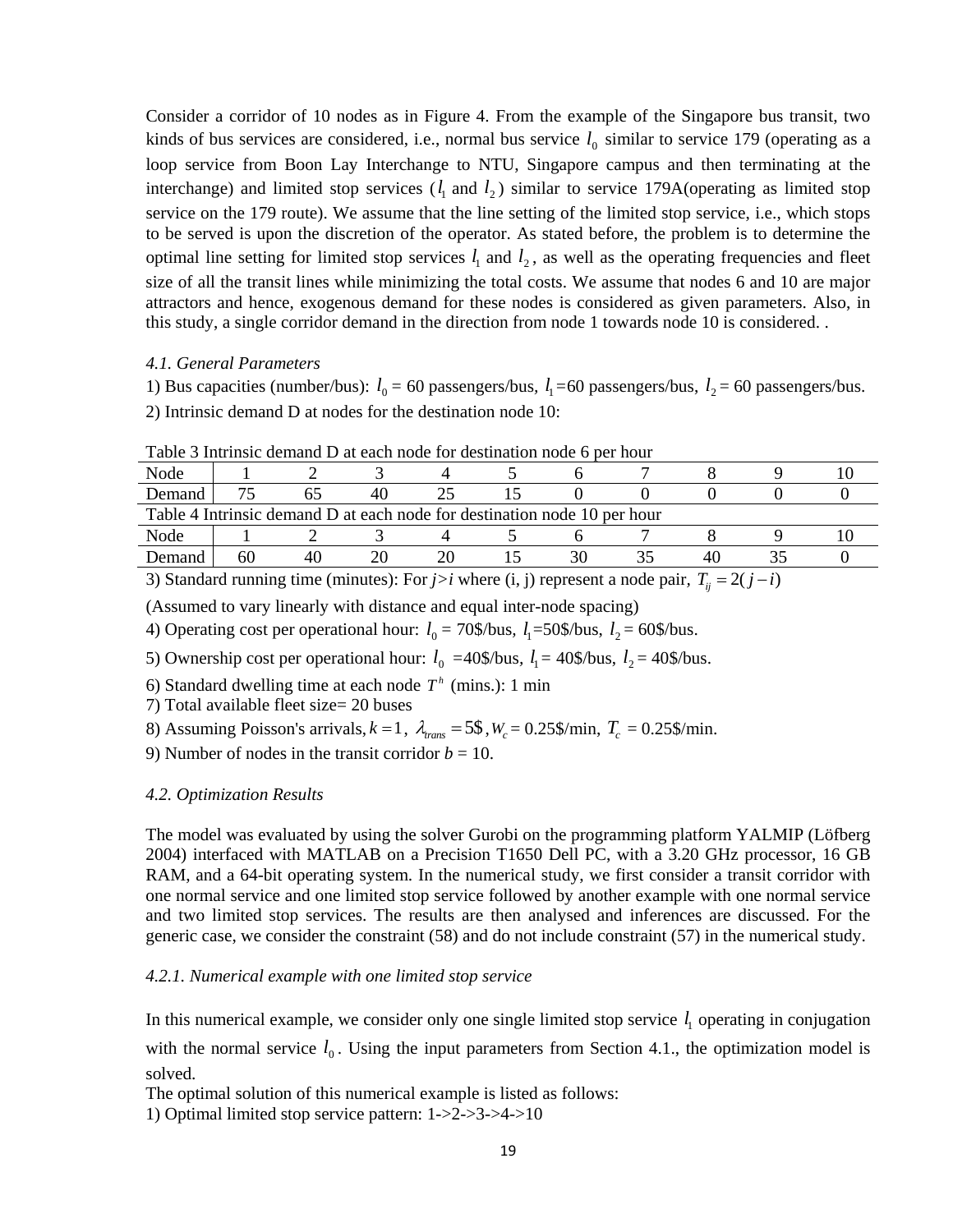2) Service frequency:  $l_1 = 5$  buses/hr,  $l_0 = 10$  buses/hr

- 3) Fleet size:  $l_1 = 3$  buses,  $l_0 = 6$  buses
- 4) Total operating cost: 2992\$



Fig. 5 Optimized line setting for the limited stop service  $l_1$ 

# *4.2.2. Numerical example with two limited stop services*

In this numerical example, we assume that exactly two limited stop bus services  $l_1$  and  $l_2$  are provided along with the normal service  $l_0$ . The detailed model solutions are listed as below:

1) Optimal flow pattern:

 $l_1$ : 1->7>8->10;  $l_2$ : 1->2->3->5->10.



Fig.6 Optimal line setting for the limited stop service  $l_1$ 



Fig. 7 Optimal line setting for the limited stop service  $l_2$ 

2) Optimal service frequency for the transit lines in buses/hr:  $l_1 = 5$  buses/hr,  $l_2 = 6$  buses/hr,  $l_0 = 5$ buses/hr.

3) Fleet size:  $l_1 = 3$  buses,  $l_2 = 3$  buses,  $l_0 = 3$  buses.

4) Total cost: 3431\$.

 Using the model formulation and solution algorithm proposed in this study, one can further understand how the problem parameters like travel demand would affect the optimal design of limited stop services. Considering different levels of travel demand, we can obtain the following results as sensitivity analysis with respect to model parameters:

Table 5 Sensitivity analysis with respect to travel demand

| Demand |  | Optimal total   Line settings for | Service | Fleet size for |
|--------|--|-----------------------------------|---------|----------------|
|--------|--|-----------------------------------|---------|----------------|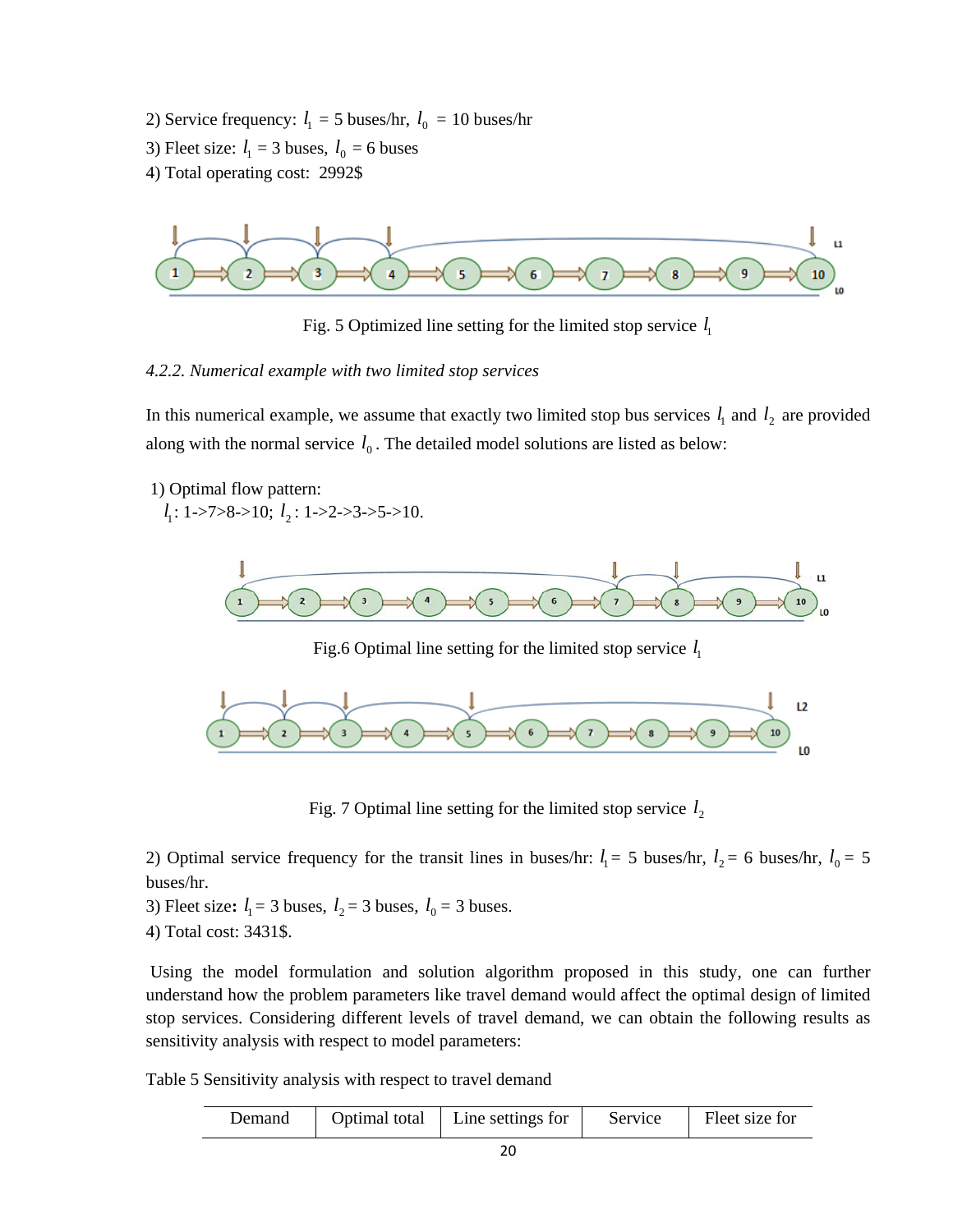| w.r.t. original | operating costs | $l_1, l_2$               | frequency         | $l_1, l_2, l_0$ |
|-----------------|-----------------|--------------------------|-------------------|-----------------|
| demand          |                 |                          | for               |                 |
|                 |                 |                          | $l_1, l_2, l_0$   |                 |
| 50%             | \$1845          | $1 - 57 - 8 - 10$ ;      | 2 buses/hr, 3     | 2 buses, 2      |
|                 |                 | $1 - 2 - 3 - 10$         | buses/hr, 2       | buses, 4 buses  |
|                 |                 |                          | buses/hr          |                 |
| 80%             | \$2547          | $1 - > 7 - > 8 - > 10$ ; | 4 buses/hr, 5     | 3 buses, 3      |
|                 |                 | $1 - 2 - 3 - 5 - 10$     | buses/hr, 4       | buses, 4 buses  |
|                 |                 |                          | buses/hr          |                 |
| 130%            | \$3596          | $1 - 5 - 7 - 8 - 10$ ;   | $7$ buses/hr, $8$ | 4 buses, 4      |
|                 |                 | $1 - 2 - 3 - 5 - 10$     | buses/hr, 7       | buses, 5 buses  |
|                 |                 |                          | buses/hr          |                 |
| 150%            | \$4019          | $1 - 5 - 7 - 8 - 10$ ;   | 8 buses/hr, 9     | 5 buses, 5      |
|                 |                 | $1 - 2 - 3 - 5 - 10$     | buses/hr, 8       | buses, 5 buses  |
|                 |                 |                          | buses/hr          |                 |

# *4.2.3. Numerical example with only one normal service and no limited stop service*

In this section, we assume that only one normal service operates on the travel corridor. In this case, the transfers need not be considered and all passengers can reach their destination in the same normal service they boarded at the origin node. Since only one normal service would be used without any transfers, the waiting time term in the objective function would consider the overall service frequency for the aggregated demand and not for different route sections. Hence, as we can realise, there would be no choice available to passengers in this case as there exists only one operating service. Upon computation, we observed the following results:

Total operating cost: \$3318; Fleet size:  $l_0 = 5$  buses; Service frequency:  $l_0 = 9$  buses/hr.

For illustration purpose, a table with the corresponding value of each term in the objective function for all the above three numerical cases has been given below. One can observe that, for the case when no limited stop service is provided, the travel time and waiting time cost are much higher due to the lack of choice of limited stop service, despite the transfer cost is removed.

| Numerical | $Total(\$)$ |     |     | Term 1(\$)   Term 2(\$)   Term 3(\$) | Term $4(\$)$ | Term     |
|-----------|-------------|-----|-----|--------------------------------------|--------------|----------|
| Case      |             |     |     |                                      |              | $5($ \$) |
| 4.2.1     | 2992        | 360 | 950 | 344                                  | 828          | 510      |
| 4.2.2     | 3431        | 360 | 960 | 635                                  | 756          | 720      |
| 4.2.3     | 3318        | 200 | 630 | 850                                  | 1638         | $\sim$   |

Table 6 Case based analysis of objective function and corresponding computation time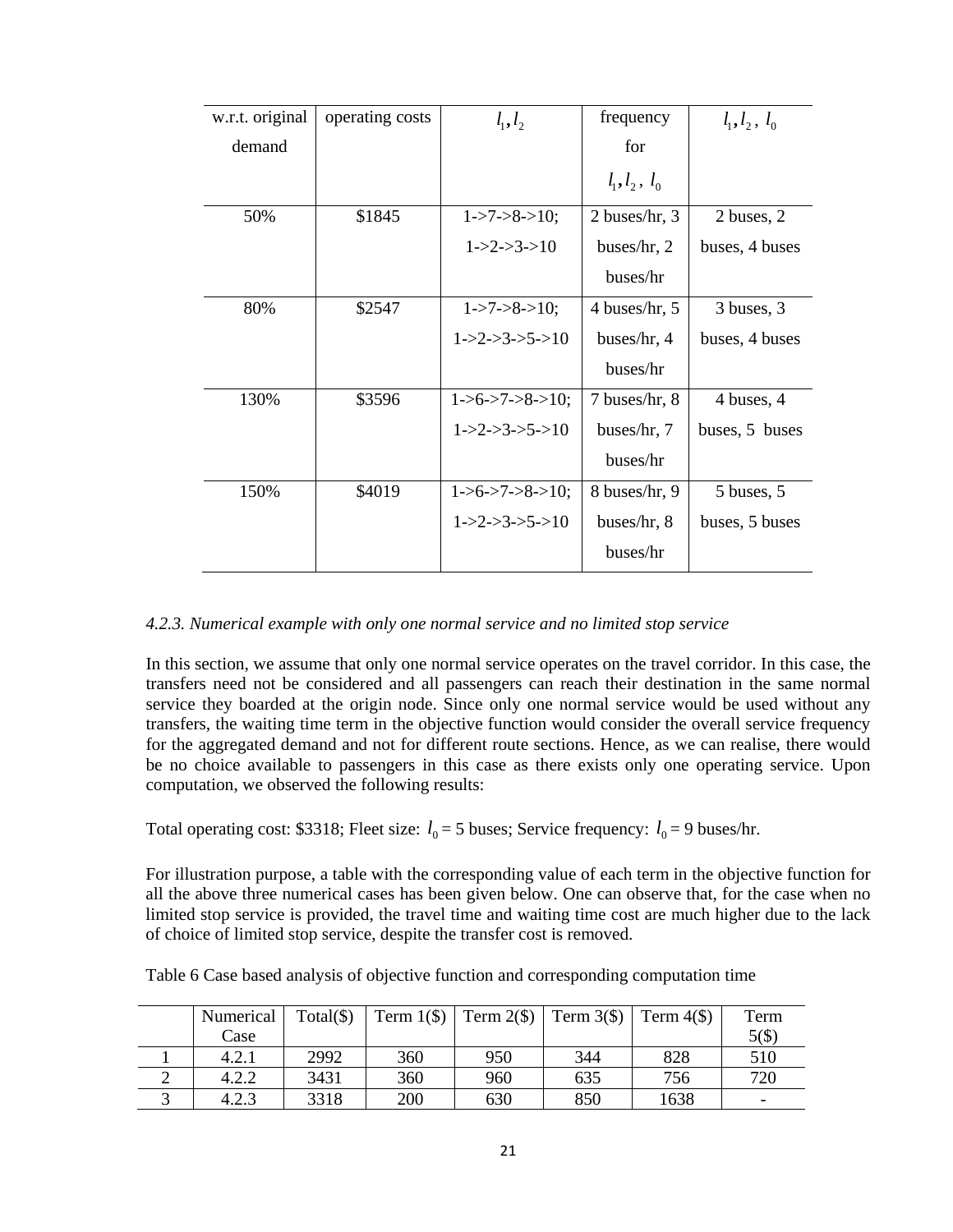# *4.3. Further discussions*

# *4.3.1. Comparison with enumeration approach*

The proposed model formulation and its solution algorithm employing convexification and linearization techniques seeks to find the global optimal solution of the problem of limited stop bus service design. In previous studies in the literature, without aid of the model formulation and the global optimal solution method, one has to resort to enumeration approach if global optimal solution of this problem is required. However, it is computationally prohibitive to enumerate all the possible line settings when problem size is large.

In this study, additional constraints (57) and (58) could be added into the model formulation for certain practical considerations. It should be noted, when such constraints are not included in the model formulation, the number of candidate line settings is huge and to find the global optimal solution using enumeration approach would be very computationally intensive.

For example, if we use the enumeration method, the number of possible transit line settings when only one limited stop service line is considered in the numerical example with 10 bus stop nodes would be around 300. Indeed, in our numerical test, we assume two limited stop service lines are to be constructed and constraint (58) is imposed. In this case, by enumeration approach, there will be around 7,000 possible combinations of bus service line settings. One can imagine that, when problem size goes further up, the computational load would be prohibitively huge if enumeration method is applied. Specifically, in our numerical experiments conducted in subsections 4.2.1, the computational time is 236 seconds. Meanwhile, we tried to use enumeration approach to solve this problem and the computational time is around 300 seconds.

# *4.3.2. Comment on solution quality*

To further investigate the quality of the solution obtained by the proposed methodology, we conduct more numerical experiments by assuming that the candidate transit line settings are predetermined, as was done in previous research in the literature. In this case, in order to make the analysis tractable, we consider a subset of the possible combinations of transit line settings by invoking the constraints (57) and (58). Then, we compare the solutions with the global optimal solution obtained from our method. It should be noted that the number of possible transit line settings could be prohibitively large, and therefore considering only a small set of candidate lines might not be sufficient to obtain the global optimal solution, while enumerating all the possible candidate lines would be computationally tedious and inefficient. Let us consider the following two cases:

(i) For the case of single limited stop service operating with normal service: If the additional operational constraints (57) and (58) are considered with a total of 2 allowable stoppages, the number of possible transit line setting for the limited stop service  $l_1$  is 28 (e.g., 1-2-3-10, 1-2-4-10, 1-2-5-10 and so on). One can expect that, if the additional constraint is not imposed (i.e., the number of allowable stoppages is not restricted), a much larger number of possible transit line settings would exist as shown in the previous sub-section.

(ii) For the case of two limited stop services operating with the normal service: If the additional operational constraints (57) and (58) are considered, the possible combinations of line settings for  $l_1$ and  $l_2$  are totally 420. (e.g., {(1-2-3-10),(1-4-5-10)},{(1-2-3-10),(1-4-6-10)}, and so on).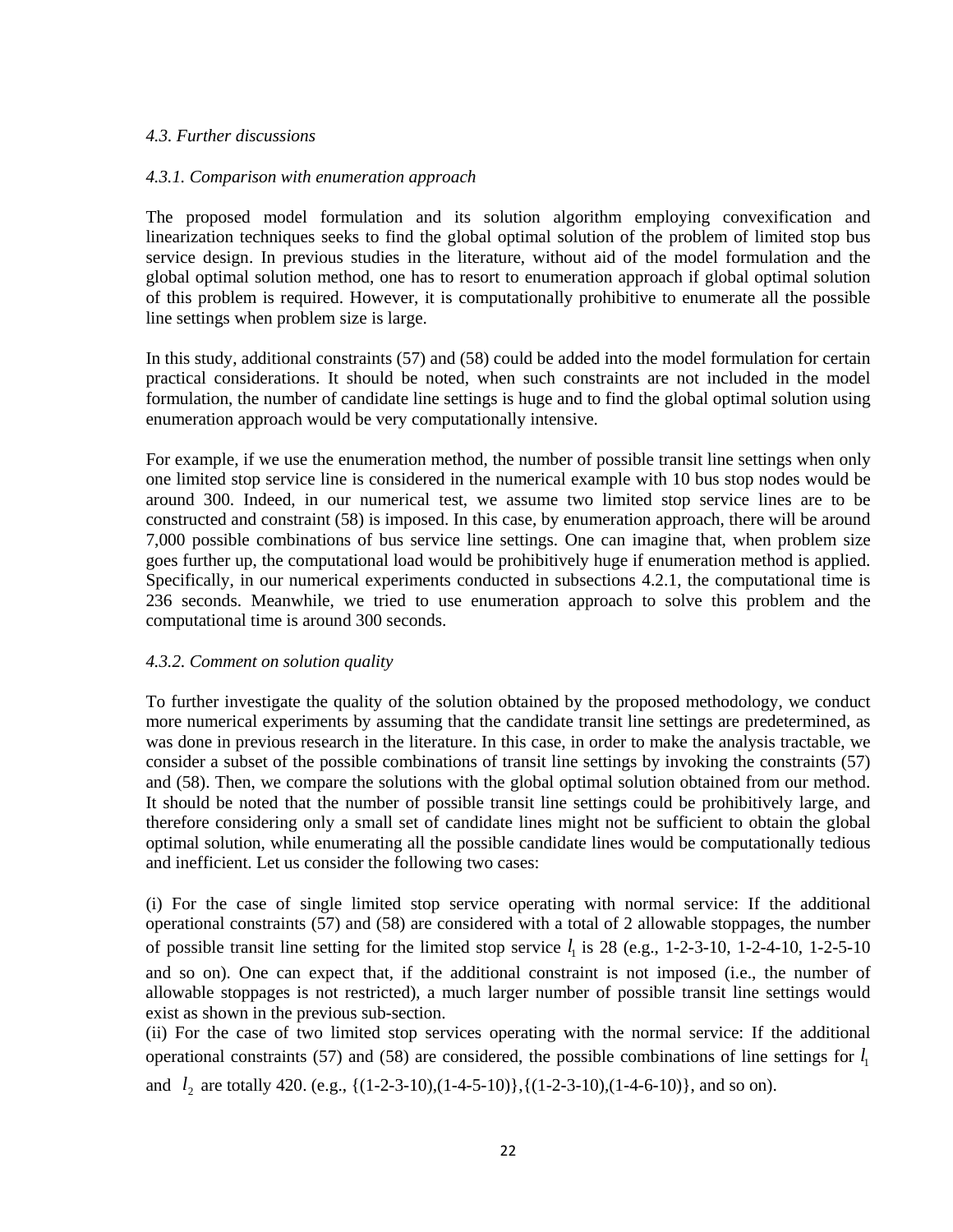It should be noted that the number of candidate line settings is large even when we consider the additional operational constraints. This number increases rapidly if more limited stop transit lines are to be added and the additional constraints are completely relaxed as shown in the previous sub-section. Hence, one can envisage that, with just a few predetermined set of transit line settings, it is not possible to find the best solution as the number of such candidate settings could be prohibitively huge.

Now, we consider the numerical study in which a single limited stop service operates with the normal service. We also consider the additional constraint (57) with a maximum of two allowable stoppages for the line  $l_1$ ; hence the total operating costs of all 28 candidate transit line settings are computed.

Optimal total operating cost  $Z = 2965$ \$; Optimal transit line setting for  $l_1$ : 1->3->4->10.

Table 7 Total operating cost for corresponding candidate transit line setting of the limited stop service 1 *l*

| Solutions closest to optimal<br>solution with corresponding | Intermediate solutions with<br>corresponding transit line setting | Solutions farthest from optimal<br>solution with corresponding                  |
|-------------------------------------------------------------|-------------------------------------------------------------------|---------------------------------------------------------------------------------|
| transit line setting for $l_1$                              | for $l_1$                                                         | transit line setting for $l_1$                                                  |
| $3123\$ ; $1 - 2 - 4 - 10$                                  | 6136\$; 1->4->5->10                                               | $8269\$ ; 1->6->8->10                                                           |
| $3735\$ ; 1->2->4->10<br>$3943\$ ; 1->4->6->10              | $6431\$ ; 1->3->9->10<br>6494\$; $1 - 3 - 8 - 10$                 | $7687\$ ; 1->5->8->10<br>6513\$; $1 \rightarrow 4 \rightarrow 8 \rightarrow 10$ |
|                                                             |                                                                   |                                                                                 |

In Table 7, we demonstrate the optimal objective solutions resulting from some given transit line settings. Three groups of representative results are shown: specifically, three line settings leading to objectives solutions that are closest to the global optimal solution obtained from our method, as well as other groups of settings incurring medium and worst objective solutions as compared to the global optimal solution are listed. One can find that the gap between the global optimal solution and the second best one is 5.32% ( $=\frac{3123-2965}{200}$ 2965  $=\frac{3123-2965}{256}$ ) and that with the third best one is 25.91%. However, the worst-case result (with objective solution of 8269) is much worse than the global optimal solution. This underlines our rationale that only considering the selected set of candidate line settings will not guarantee the global solution; on the contrary, it is possible that the design of transit service is much worse than the global optimal solution if a wrong set of candidate line settings is predetermined.

### **5. Concluding remarks**

This study formulates a bus service design problem in which limited stop services are provided in conjugation with the normal service. From the transit operators' perspective, this model formulation proposes a methodology to determine optimal operation strategies in terms of service fleet size assignment, service frequencies, and the line setting for the limited services, i.e., which stops are served by the limited stop services. The common line approach is applied to determine the passenger assignment on the transit corridor. Mathematically, the model presented is a mixed integer nonlinear program. A solution method is developed to firstly transform the MINLP into an MILP with various linearization techniques and then solve the approximated mixed integer linear problem to attain a global optimal solution. Unlike most of the other published works which select the best transit line setting for the limited stop service from a predetermined set of candidate line settings, this study presents a methodology for an explicit design of the limited stop service while considering various operational constraints.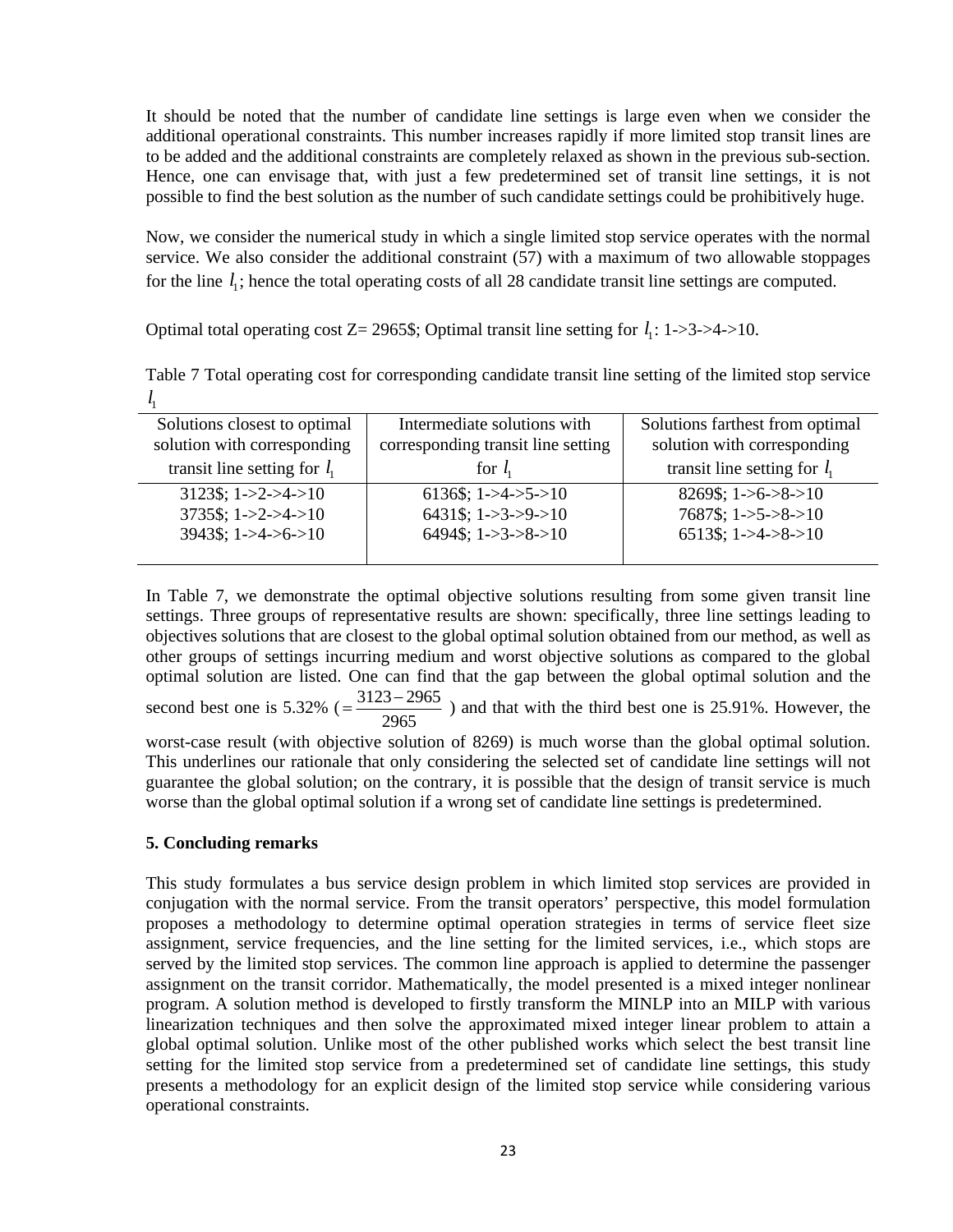However, one limitation of the model lies in its incapability to handle very large size transit corridors which could be addressed in future studies. This research work contributes to the literature by building up an analytical framework and developing a global optimal solution method to solve the problem of optimal bus service design with limited stop service. In many major cities, operating differential services is believed to be a viable strategy to improve public transit service quality and reduce the car dependency. It is imperative for the public transit service operators to answer the practical question on how to determine the optimal operation strategies when differential services are offered. Rather than manually predetermining certain bus service line settings as is done in the current practice of the bus industry, this study provides a mathematical modelling approach to assist in optimal decision making for transit operation, aiming to achieve financially and socially sustainable bus transit services. The model formulation in this study avoids the tedious and inefficient enumeration of all possible bus line settings. The solution method for the model formulation as proposed in this study guarantees the global optimality of the solution quality, which ensures the best solution for the transit operation strategies. Indeed, the proposed methodology in this study can be readily applied to real-life transit operations. Besides, the methodology presented in this study can also be extended to solve similar complex system design problems in maritime studies, air-transportation, and various other engineering domains.

#### **References:**

- Afanasiev, L.L., Liberman, S.Y., 1983. Principles for organizing express bus services. Transportation Research Part A 17(5), 343-346.
- Beale, E.M.L., Tomlin, J.A., 1970. Special facilities in a general mathematical programming system for non-convex problems using ordered sets of variables. Proceedings of the Fifth International Conference on Operation Research, 447-454.
- Ceder, A., Wilson, N.H.M., 1986. Bus network design. Transportation Research Part B 20(4), 331-344.
- Cepeda, M., Cominetti, R., Florian, C., 2006. A frequency-based assignment model for congested transit networks with strict capacity constraints: Characterization and computation of equilibria. Transportation Research Part B 40(6), 437-459.
- Chien, S.I., Qin, Z., 2004. Optimization of bus stop locations for improving transit accessibility. Transportation Planning and Technology 27(3), 211-227.
- Chiraphadanakul, V., Barnhart, C., 2013. Incremental bus service design: combining limited-stop and local bus services. Public Transport 5, 53-78.
- Chriqui, C., Robillard, P., 1975. Common bus lines. Transportation Science 9(2), 115-121.
- Cominetti, R., Correa J., 2001. Common-Lines and Passenger Assignment in Congested Transit Networks. Transportation Science 35(3), 250-267.
- Conlon, M., Foote, P., O' Malley, K., Stuart, D., 2001. Successful arterial street limited-stop express bus service in Chicago. Journal of the Transportation Research Board 1760, 74-80.
- Cortés, C.E., Jara-Díaz, S., Tirachini, A., 2011. Integrating short turning and deadheading in the optimization of transit services. Transportation Research Part A 45(5), 419-434.
- Curtin, K.M., Biba, S., 2011. The Transit Route Arc-Node Service Maximization problem. European Journal of Operational Research 208(1), 46-56.
- De Cea, J., Fernandez, E., 1993. Transit assignment for congested public transport systems. Transportation Science 27(2), 133-147.
- El-Geneidy, A., Surprenant-Legault, J., 2010. Limited-stop bus service: an evaluation of an implementation strategy. Public Transport 2(4), 291-306.
- Hart, N., 2016. Methodology for evaluating potential for limited-stop bus service along existing local bus corridors. Transportation Research Record, 2543, 91-100.
- Kikuchi, S., 1985. Relationship between the number of stops and headway for a fixed-route transit system. Transportation Research Part A 19(1), 65-71.